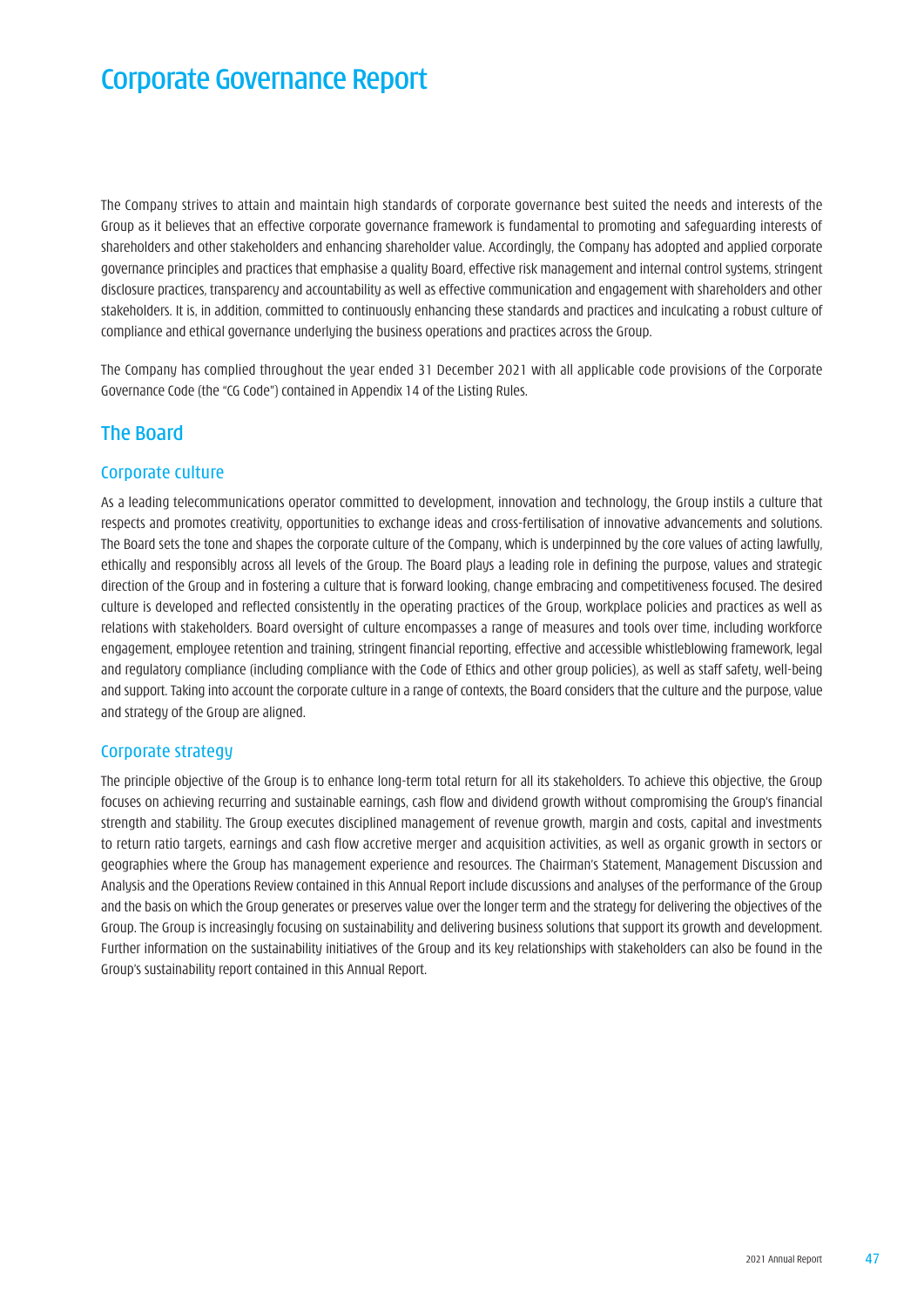#### Role of the Board

The Board is accountable to shareholders for the long-term sustainable success of the Company. It is responsible for shaping and overseeing the corporate culture, setting and guiding the long-term strategic objectives of the Company with appropriate focus on value creation and risk management, directing, supervising and monitoring the managerial performance and operating practices of the Group to ensure they align with the desired culture. It also ensures ongoing effective communication with shareholders and engagement with key stakeholders as it develops the purpose and values of the Company. Directors are charged with the task of promoting the long-term sustainable success of the Company and making decisions in the best interests of the Company with due regard to sustainability considerations.

The Board, led by the Chairman (Non-executive), Mr Fok Kin Ning, Canning, fosters and oversees the culture, determines and monitors group-wide strategies and policies, annual budgets and business plans, evaluates the performance of the Company, and supervises the management of the Company ("Management"). Management is responsible for the day-to-day operations of the Group under the leadership of the Chief Executive Officer, and putting in place mechanisms for ensuring that the desired culture of the Company is understood and shared at all levels of the Group.

#### Board composition

The Board currently comprises nine Directors, including the Chairman (Non-executive), two Co-Deputy Chairmen (Non-executive), an Executive Director and Chief Executive Officer, two Non-executive Directors and three Independent Non-executive Directors. Throughout 2021, the number of Independent Non-executive Directors on the Board meets the one-third requirement under the Listing Rules. Information regarding the Board composition during 2021 are set out in the section of "Directors' Report" on pages 38 to 46.

Biographical details of the Directors are set out in the section of "Information on Directors" on pages 30 to 33 and on the website of the Company. A list setting out the names of the Directors and their roles and functions is posted on the websites of the Company and HKEx (www.hkexnews.hk).

#### Chairman, Co-Deputy Chairmen and Chief Executive Officer

The roles of the Chairman and the Co-Deputy Chairmen are separate from that of the Chief Executive Officer. Such division of responsibilities reinforces the independence and accountability of these Directors.

The Chairman, assisted by the Co-Deputy Chairmen, is responsible for providing leadership to, and overseeing the functioning of, the Board to ensure that it acts in the best interests of the Group. He is also responsible for ensuring that Board meetings are planned and conducted effectively, including setting the agenda for each Board meeting, taking into account, where appropriate, matters proposed by Directors and the Company Secretary. With the support of the Executive Director and the Company Secretary, the Chairman seeks to ensure that all Directors are properly briefed on issues to be deliberated at Board meetings and are provided with adequate and accurate information in a timely manner.

The Chairman promotes a culture of openness and actively encourages Directors to voice their opinion and be fully engaged in the affairs of the Board so as to contribute to the effective functioning of the Board. The Board, under the leadership of the Chairman, has adopted good corporate governance practices and procedures and taken appropriate steps to promote effective communication and ongoing engagement with shareholders and other stakeholders, as outlined later in this report.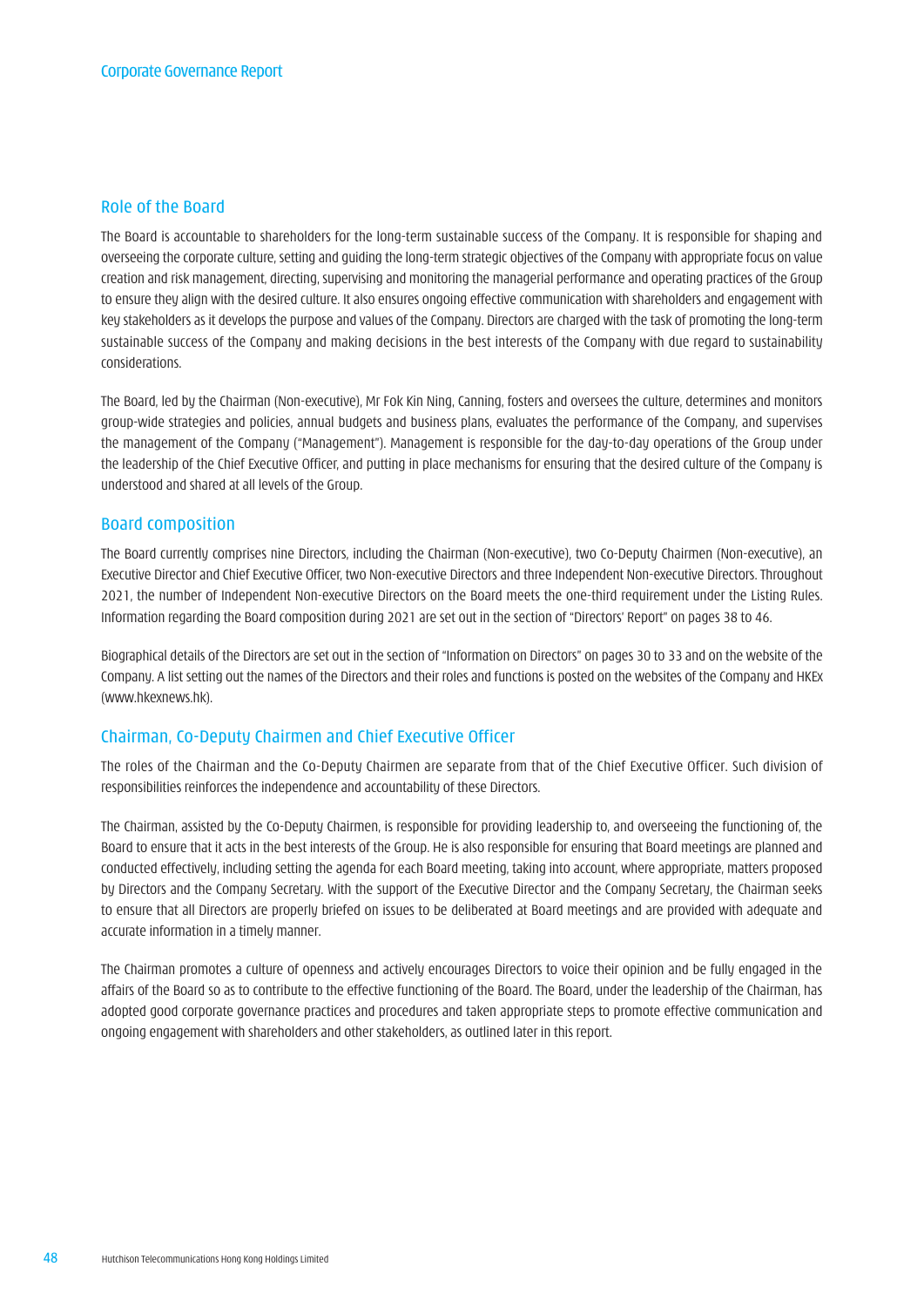The Chief Executive Officer is responsible for managing the businesses of the Group, attending to the formulation and successful implementation of group policies and assuming full accountability to the Board for all group operations. Acting as the principal manager of the businesses of the Group, the Chief Executive Officer attends to developing strategic operating plans that reflect the long-term objectives and priorities established by the Board and is directly responsible for overseeing and delivering operational performance of the Group.

Working with the Chief Financial Officer and the executive management team of the Company, the Chief Executive Officer presents annual budgets to the Board for consideration and approval, and ensures that the Board is fully apprised of the funding requirements of the Group. With the assistance of the Chief Financial Officer, the Chief Executive Officer ensures that the funding requirements of the businesses are met and monitors the operating and financial performance of the businesses against plans and budgets. He maintains an ongoing dialogue with all Directors to keep them fully informed of all major business development and issues. In addition, he is also responsible for building and maintaining an effective executive management team to support him in his role.

#### Board process

The Board meets regularly, and at least four times a year with meeting dates scheduled prior to the beginning of the year. Between scheduled meetings, senior management of the Group provides to Directors, on a regular basis, monthly updates and other information with respect to the performance and business activities of the Group. Throughout the year, in addition to Board meetings, Directors participate in the deliberation and approval of routine and operational matters of the Company by way of written resolutions with supporting explanatory materials, supplemented by additional verbal and/or written information from the Company Secretary or other executives as and when required. Details of material or notable transactions of subsidiaries and associated companies are provided to the Directors as appropriate. Whenever warranted, additional Board meetings are held. Further, Directors have full access to information on the Group and advice and services of the Company Secretary and the legal department. They also have full access to independent professional advice at all times whenever deemed necessary and they are at liberty to propose appropriate matters for inclusion in Board agendas.

With respect to regular meetings of the Board, Directors receive written notice of the meeting generally about a month in advance and a draft agenda for review and comment about three weeks prior thereto. The full set of Board papers is normally supplied no less than three days prior to the meeting. For other meetings, Directors are given as much notice as is reasonable and practicable in the circumstances. Except for those circumstances permitted by the Articles of Association and the Listing Rules, a Director would abstain from voting on relevant resolutions approving any contract, transaction, arrangement or any other kind of proposal put forward to the Board in which he or she or any of his or her close associates is materially interested, and such Director is not counted for quorum determination purposes.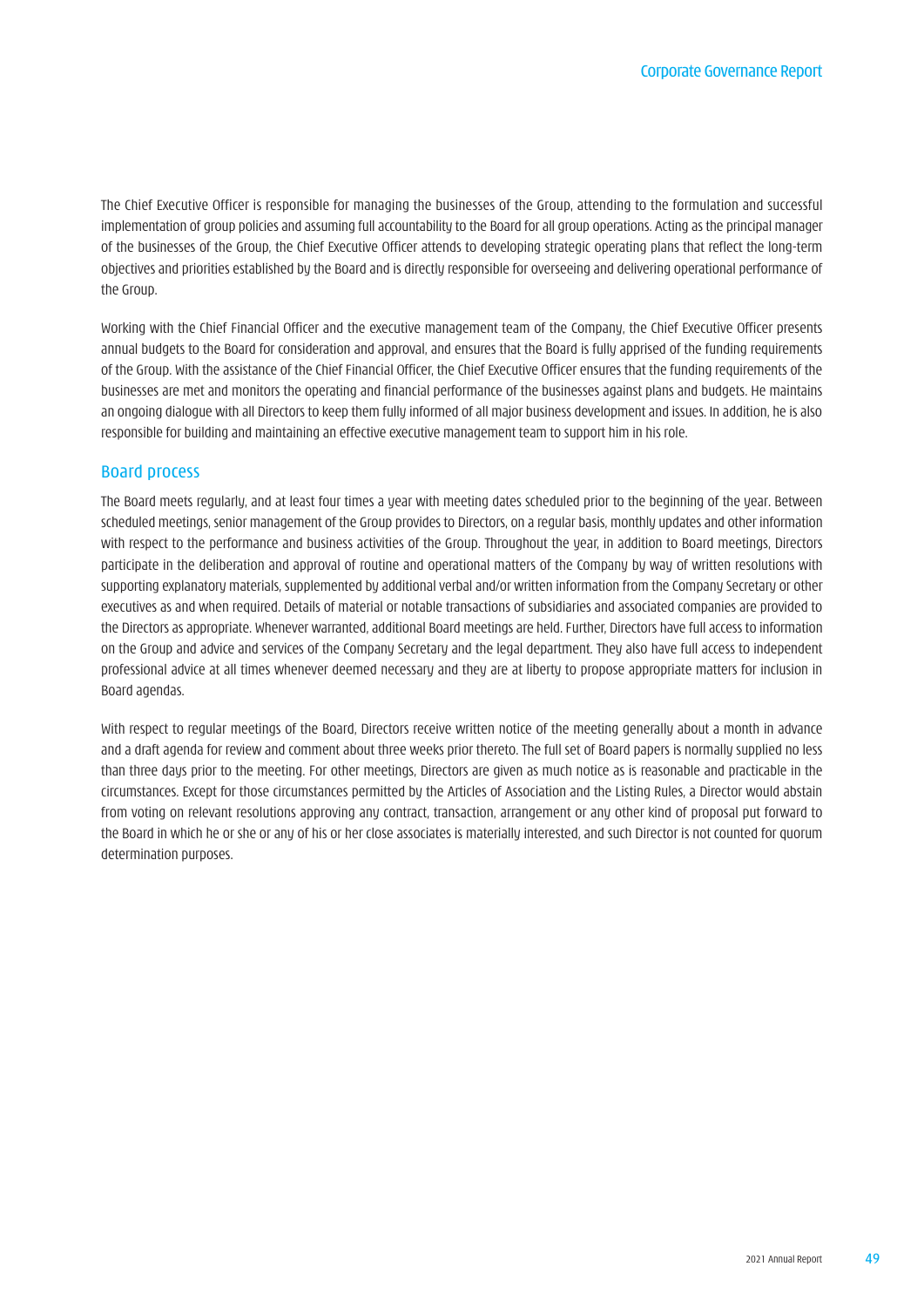The Company held four Board meetings in 2021 with overall attendance of 100%. All Directors attended the annual general meeting of the Company held on 10 May 2021. The attendance record is set out below:

|                                                | <b>Board meetings</b> |               |
|------------------------------------------------|-----------------------|---------------|
|                                                | attended/             | Attendance at |
| <b>Directors</b>                               | Eligible to attend    | 2021 AGM      |
| <b>Chairman and Non-executive Director</b>     |                       |               |
| Fok Kin Ning, Canning                          | 4/4                   | $\sqrt{}$     |
| Co-Deputy Chairmen and Non-executive Directors |                       |               |
| Lui Dennis Pok Man                             | 4/4                   |               |
| Woo Chiu Man, Cliff                            | 4/4                   | V             |
| <b>Executive Director</b>                      |                       |               |
| Koo Sing Fai (Chief Executive Officer)         | 4/4                   | $\sqrt{}$     |
| <b>Non-executive Directors</b>                 |                       |               |
| Lai Kai Ming, Dominic                          | 4/4                   | V             |
| Edith Shih                                     | 4/4                   | V             |
| <b>Independent Non-executive Directors</b>     |                       |               |
| Ip Yuk Keung                                   | 4/4                   |               |
| Lan Hong Tsung, David                          | 4/4                   |               |
| Wong Yick Ming, Rosanna                        | 4/4                   | V             |

In addition to Board meetings, in 2021 the Chairman held monthly meetings with the Executive Director and senior management team and also met with Independent Non-executive Directors twice without the presence of other Directors. Such meetings provide an effective forum for the Chairman to listen to the views of the Independent Non-executive Directors on issues including corporate governance improvement, effectiveness of the Board, and such other issues they may wish to raise in the absence of other Directors and Management.

Any Director who is appointed by the Board to fill a casual vacancy shall hold office until the next following general meeting of the Company, or in the case of an additional appointment, until the next following annual general meeting of the Company, and shall then be eligible for re-election. All Directors are subject to retirement from office by rotation and re-election by shareholders at annual general meetings at least once every three years. A retiring Director is eligible for re-election, and re-election of retiring Directors at general meetings is presented in separate resolutions. In addition, all Non-executive Directors entered into service contracts for an initial term ending on 31 December of the year of their appointments. Thereafter, the appointment is automatically renewed for successive 12-month periods, subject to re-election in accordance with the Articles of Association.

Further, no Director has a service contract with the Company not terminable by the Company within one year without payment of compensation (other than statutory compensation).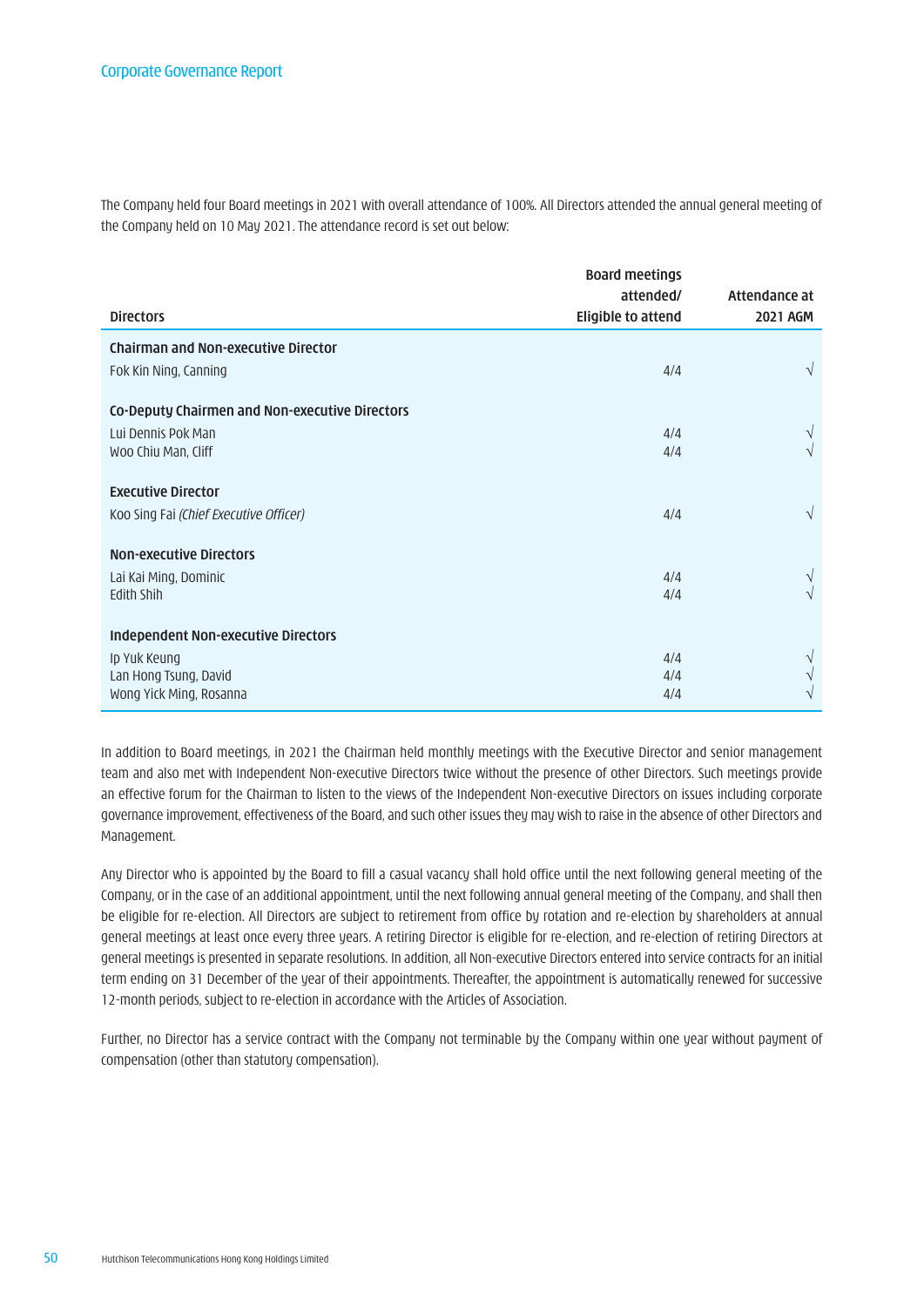#### Board performance

In 2022, the Company conducted a performance evaluation on the Board and its committees. The evaluation involved each Director completing a questionnaire, the findings of which were then analysed and circulated to the Board. The objective of the evaluation is to ensure that the Board and its committees continue to act effectively in fulfilling the duties and responsibilities expected of them. The performance criteria included amongst others, the composition, expertise, leadership and processes of the Board. The contribution and performance of the Chairman and individual directors are taken into account in their re-appointment. The Directors' attendance, participation in and out of meetings, their skills set and expertise are also reviewed. The Board considers the existing practice as effective. The Board has reviewed and is satisfied that it has met its performance objectives and each Director has contributed positively to the overall effectiveness of the Board.

#### Board independence

The Company recognises that Board independence is key to good corporate governance. As part of the established governance framework, the Group has in place effective mechanisms that underpin a strong independent Board and that independent views and input from Directors are conveyed to the Board. The governance framework and mechanisms are kept under regular review to align with international best practice, ensuring their effectiveness.

The current composition of the Board (comprising one third Independent Non-Executive Directors) and the Audit Committee (comprising all Independent Non-executive Directors) comply with the independence requirements under the Listing Rules. The Nomination Committee and Remuneration Committee are both chaired by an Independent Non-executive Director. The Company has a vigorous selection, nomination and appointment/re-appointment process for Directors (including Independent Non-executive Directors), see "Nomination Process" on pages 63 to 66 of this report. Fees to Independent Non-executive Directors are in the form of cash payment with additional fees payable to reflect membership or chairmanship of Board committees. None of these Directors receives remuneration based on performance of the Group. The remuneration of Independent Non-executive Directors are also subject to a regular review mechanism to maintain competitiveness and commensurate with their responsibilities and workload.

To facilitate attendance and participation at the Board and other Board committee meetings, the Company plans meeting schedules for the year well in advance with remote facilities for attendance. External independent professional advice is also available to all Directors (including Independent Non-executive Directors) whenever deemed necessary. The Board process, ranging from agenda setting, provision of information and focus on constructive debates and discussions, facilities effective and active participation by all Independent Non-executive Directors, see "Board Process" on pages 49 to 50 of this report.

The Independent Non-executive Directors have historically and consistently demonstrated strong commitment, and the ability to devote sufficient time to discharge their responsibilities at the Board. Their commitment is subject to self-confirmation and their performance is subject to evaluation by the Board on an annual basis. In the performance evaluation conducted in 2022, the Board has confirmed the contributions of the Independent Non-executive Directors to the Board.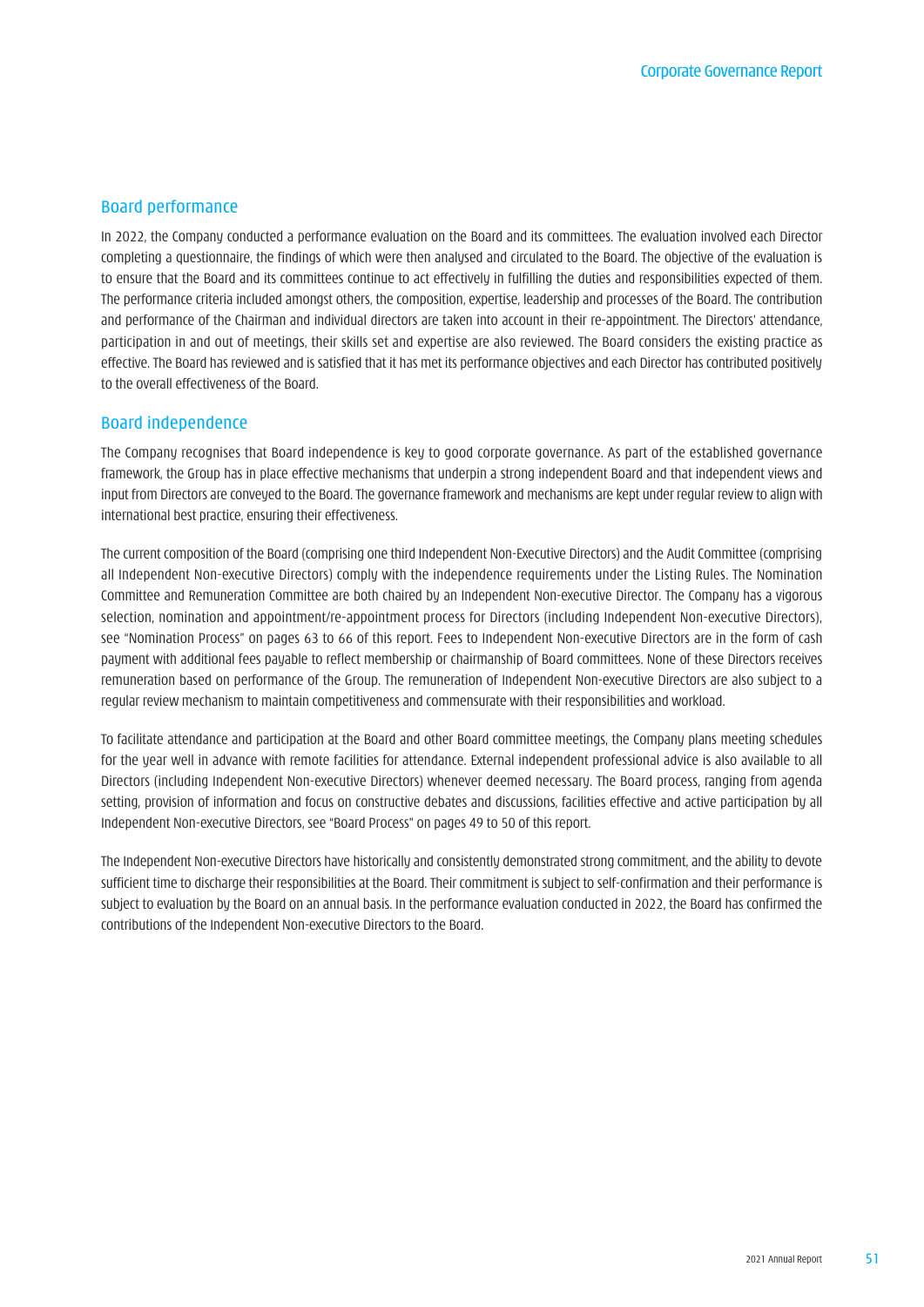# Training and commitment

Upon appointment to the Board, Directors receive a package of comprehensive orientation materials on the Group comprising information on the Group, duties as a director and board committee member, as well as internal governance and sustainability policies of the Group. These orientation materials are presented to the Directors by senior executives in the form of a detailed induction to the businesses, strategic direction and governance practice of the Group.

The Company arranges and provides Continuous Professional Development ("CPD") training such as seminars, webcasts and relevant reading materials to Directors to help them keep abreast of current trends and issues facing the Group, including the latest changes in the commercial (including industry-specific and innovative changes), legal and regulatory environment in which the Group conducts its businesses and to refresh their knowledge and skills on the roles, functions and duties of a listed company director. In addition, CPD may take the form of attendance at external forums or briefing sessions (including delivery of speeches) on relevant topics. CPD training of approximately 18 hours had been provided to Directors during the year.

The Directors are required to provide the Company with details of CPD training undertaken by them from time to time. The training records are maintained by the Company Secretary and are made available for regular review by the Audit Committee. Based on the details so provided, the CPD training undertaken by the Directors in 2021 is summarised as follows, representing an average of approximately 16 hours undertaken by each Director during the year.

|                                                                                                                                      | <b>Areas</b>            |                                                                       |                                               |                                                               |
|--------------------------------------------------------------------------------------------------------------------------------------|-------------------------|-----------------------------------------------------------------------|-----------------------------------------------|---------------------------------------------------------------|
| <b>Directors</b>                                                                                                                     | Legal and<br>Regulatory | Corporate<br>Governance/<br><b>Sustainability</b><br><b>Practices</b> | <b>Financial</b><br>Reporting/<br><b>Risk</b> | Group's<br><b>Businesses/</b><br>Management Directors' Duties |
| <b>Chairman and Non-executive Director</b>                                                                                           |                         |                                                                       |                                               |                                                               |
| Fok Kin Ning, Canning                                                                                                                | V                       | V                                                                     |                                               |                                                               |
| Co-Deputy Chairmen and Non-executive<br><b>Directors</b>                                                                             |                         |                                                                       |                                               |                                                               |
| Lui Dennis Pok Man                                                                                                                   |                         |                                                                       |                                               |                                                               |
| Woo Chiu Man, Cliff                                                                                                                  |                         |                                                                       |                                               |                                                               |
| <b>Executive Director</b>                                                                                                            |                         |                                                                       |                                               |                                                               |
| Koo Sing Fai (Chief Executive Officer)                                                                                               |                         | V                                                                     |                                               |                                                               |
| <b>Non-executive Directors</b><br>Lai Kai Ming, Dominic<br>Edith Shih<br>Ma Lai Chee, Gerald<br>(Alternate to Lai Kai Ming, Dominic) | V                       |                                                                       |                                               |                                                               |
| Independent Non-executive Directors<br>Ip Yuk Keung<br>Lan Hong Tsung, David<br>Wong Yick Ming, Rosanna                              |                         |                                                                       |                                               |                                                               |

All Directors have confirmed that they have given sufficient time and attention to the affairs of the Group throughout their tenure during the year. In addition, Directors disclose to the Company in a timely manner their other commitments, such as directorships in other public companies and major appointments as well as update the Company on any subsequent changes.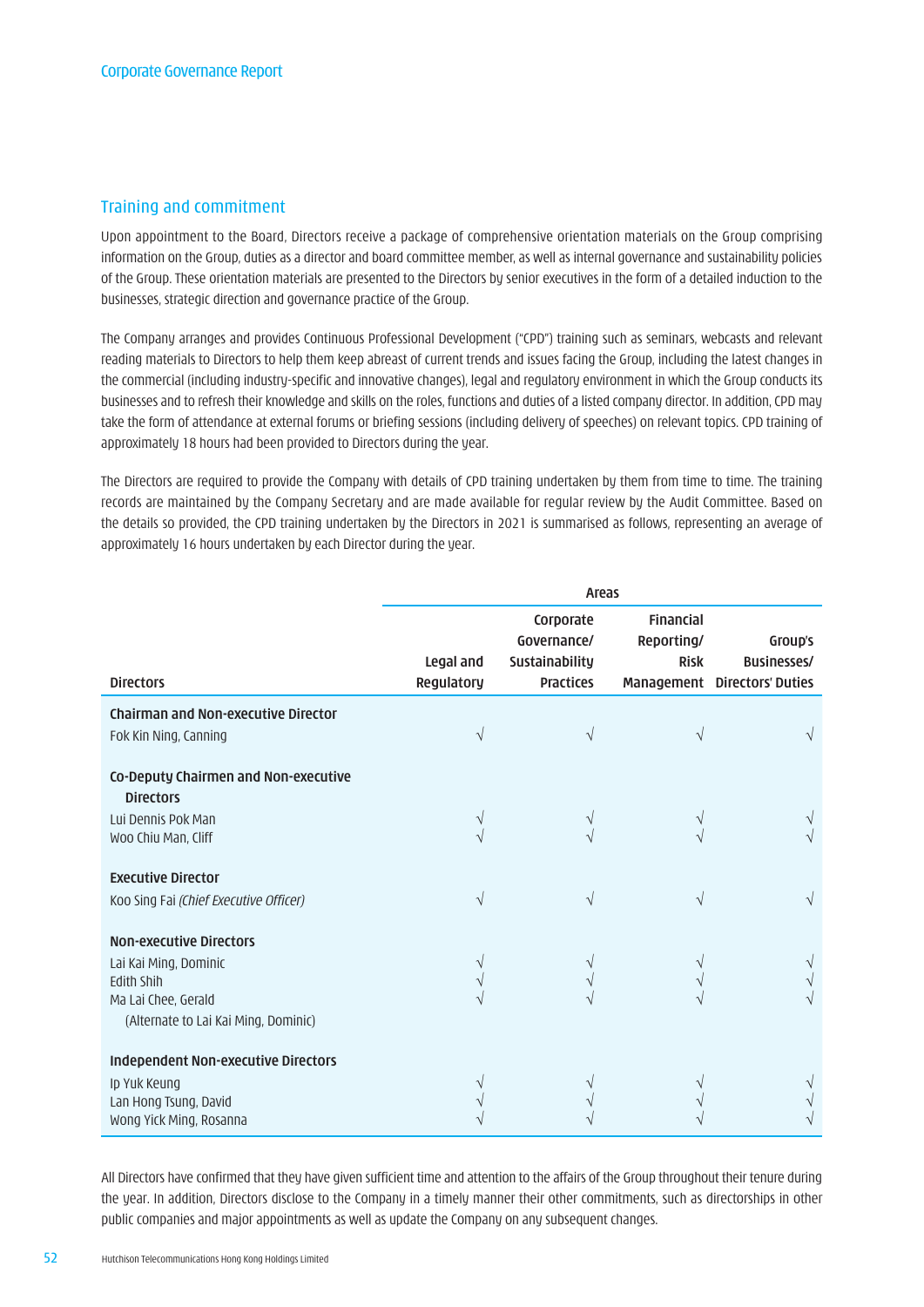#### Securities transactions

The Board has adopted its own Model Code for Securities Transactions by Directors (the "HTHKH Securities Code") regulating Directors' dealings in securities (Group and otherwise), on terms no less exacting than the required standard of the Model Code for Securities Transactions by Directors of Listed Issuers set out in Appendix 10 of the Listing Rules. In summary, a Director who wishes to deal in the securities of the Company must notify the Chairman (or a Director designated by the Board for such specific purpose) in writing prior to any dealings and obtain a dated written acknowledgement before any dealing. Any clearance to deal granted in response to a Director's request would be valid for no longer than five business days of clearance being received. After dealings, the Director must submit a disclosure of interests filing with respect to the dealing, within the time frame required under Part XV of the SFO.

In response to specific enquiries made, all Directors have confirmed that they have complied with the HTHKH Securities Code in their securities transactions throughout their tenure during the year ended 31 December 2021.

#### Board Committees

The Board is supported by four permanent Board Committees: Audit Committee, Nomination Committee, Remuneration Committee and Sustainability Committee, details of which are described later in this report. The terms of reference for these Committees, which have been adopted by the Board, are available on the websites of the Company and HKEx. Other Board Committees are established by the Board as and when warranted to take charge of specific tasks.

# Company Secretary

The Company Secretary is accountable to the Board for ensuring that Board procedures are followed and Board activities are efficiently and effectively conducted. These objectives are achieved through adherence to proper Board processes and timely preparation of and dissemination to Directors comprehensive Board meeting papers. Minutes of all meetings of the Board and Board Committees are prepared and maintained by the Company Secretary to record in sufficient detail the matters considered and decisions reached by the Board or Board Committees, including any concerns raised or dissenting views voiced by any Director. All draft and final minutes of Board meetings and meetings of Board Committees are sent to Directors or Board Committee members as appropriate for comments, approval and records. Board records are available for inspection by any Director upon request.

The Company Secretary who works closely with the Board to formulate the vision, values and strategy of the Company, takes charge in developing a robust compliance and ethical culture to meet both regulatory and investor expectations, and to ensure the culture and the purpose, value and strategy of the Group are aligned.

The Company Secretary plays a leading role in helping the Company develop and maintain a sound and effective corporate governance framework, in particular, a set of risk management and internal control system to ensure that regulatory compliance, good corporate governance practices and culture are upheld by the Company.

The Company Secretary is responsible for ensuring that the Board is fully apprised of all legislative, regulatory, corporate governance and sustainability developments of relevance to the Group and that it takes these developments into consideration when making decisions for the Group. From time to time, the Company Secretary organises seminars on specific topics of importance and interest and disseminates reference materials to Directors for their information.

The Company Secretary is also directly responsible for the Group's compliance with all obligations of the Listing Rules and The Codes on Takeovers and Mergers and Share Buy-backs, including the preparation, publication and despatch of annual reports and interim reports within the time limits laid down in the Listing Rules, the timely dissemination to shareholders and the market of information relating to the Group.

Furthermore, the Company Secretary advises the Directors on connected transactions, notifiable transactions, price-sensitive/inside information and Directors' obligation for disclosure of interests and dealings in securities of the Company, to ensure that the standards and disclosures requirements under the Listing Rules and applicable laws, rules and regulations are complied with and, where required, reported in the interim and annual reports of the Company.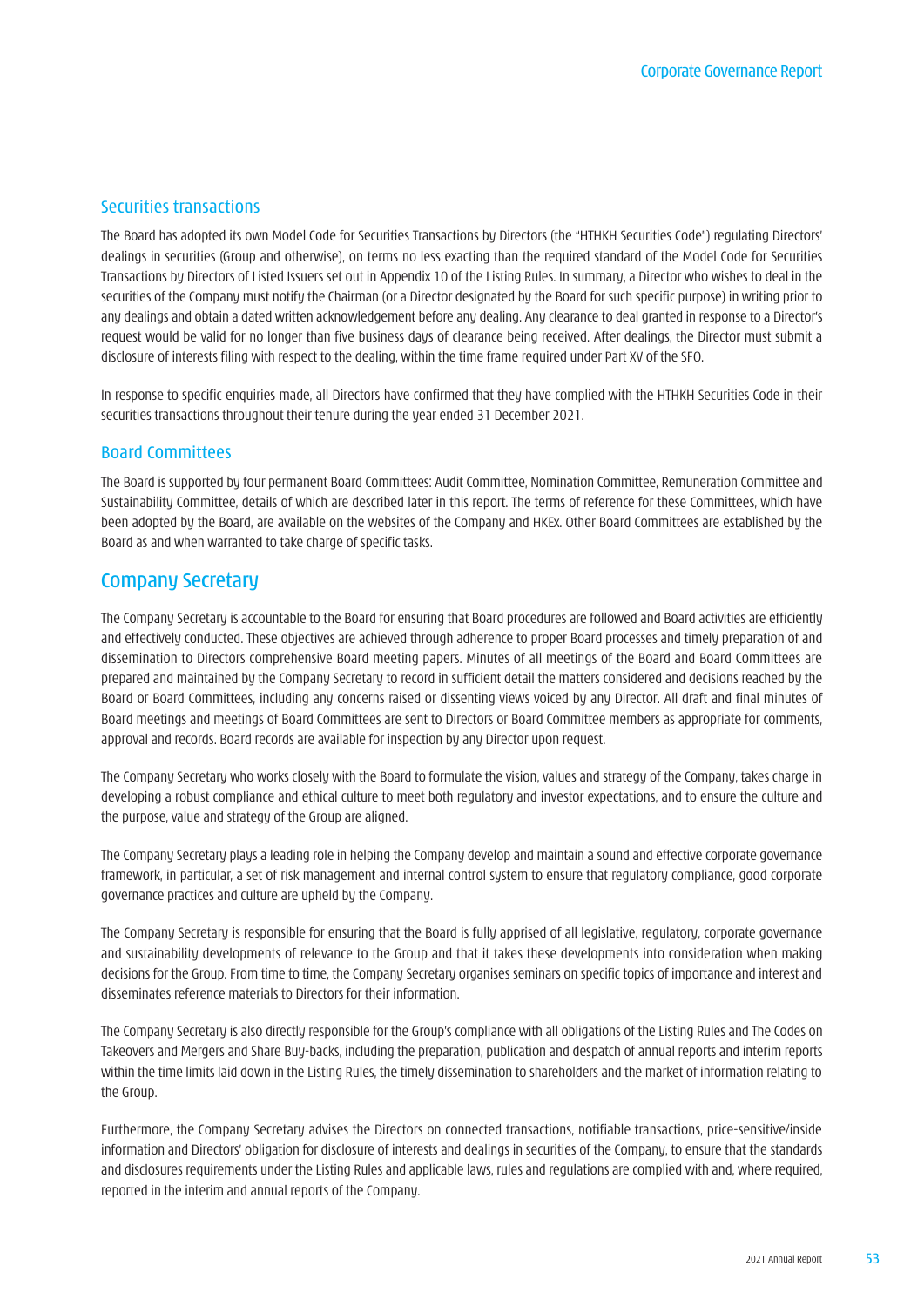The Company Secretary also serves as a crucial conduit of communications internally and externally. She facilitates information flow and communication among Directors and also conveys the Board's decisions to Management from time to time and ensures a good channel of communication with shareholders. She also works with the Board and Management to assist in responding to regulators in a timely manner.

The appointment and removal of the Company Secretary is subject to Board approval. Whilst the Company Secretary reports to the Chairman, all members of the Board have access to her advice and service. The Company Secretary has day-to-day knowledge of the affairs of the Group. She confirms that she has complied with all the required qualifications, experience and training requirements under the Listing Rules.

# Accountability and Audit

# Financial reporting

The annual and interim results of the Company are published in a timely manner, within three months and two months respectively of the year end and the half-year end.

The responsibility of Directors in relation to the financial statements is set out below. This should be read in conjunction with but distinguished from, the Independent Auditor's Report on pages 111 to 115 which acknowledges the reporting responsibility of the auditor of the Group.

# *Annual report and financial statements*

The Directors acknowledge their responsibility for the preparation of this Annual Report and financial statements of the Company. The Directors are responsible for the preparation of financial statements that give a true and fair view in accordance with IFRS and comply with the applicable disclosure requirements of the Companies Ordinance (Chapter 622 of Laws of Hong Kong) (the "Companies Ordinance") and the Listing Rules. Directors should incorporate such internal control as the Directors determine as necessary to enable the preparation of financial statements that are free from material misstatement, whether due to fraud or error.

# *Accounting policies*

The Directors consider that in preparing the financial statements, the Group has adopted appropriate accounting policies and made judgements and estimates that are reasonable in accordance with the applicable accounting standards.

# *Accounting records*

The Directors are responsible for ensuring that the Group keeps accounting records which disclose the financial position and reflect the transactions of the Group, upon which financial statements of the Group could be prepared in accordance with the accounting policies of the Group.

# *Safeguarding assets*

The Directors are responsible for taking all reasonable and necessary steps to safeguard the assets of the Group and to prevent and detect fraud and other irregularities within the Group.

# *Going concern*

The Directors, having made appropriate enquiries, are of the view that the Group has adequate resources to continue in operational existence for the foreseeable future and that, for this reason, it is appropriate for the Group to adopt the going concern basis in preparing the financial statements.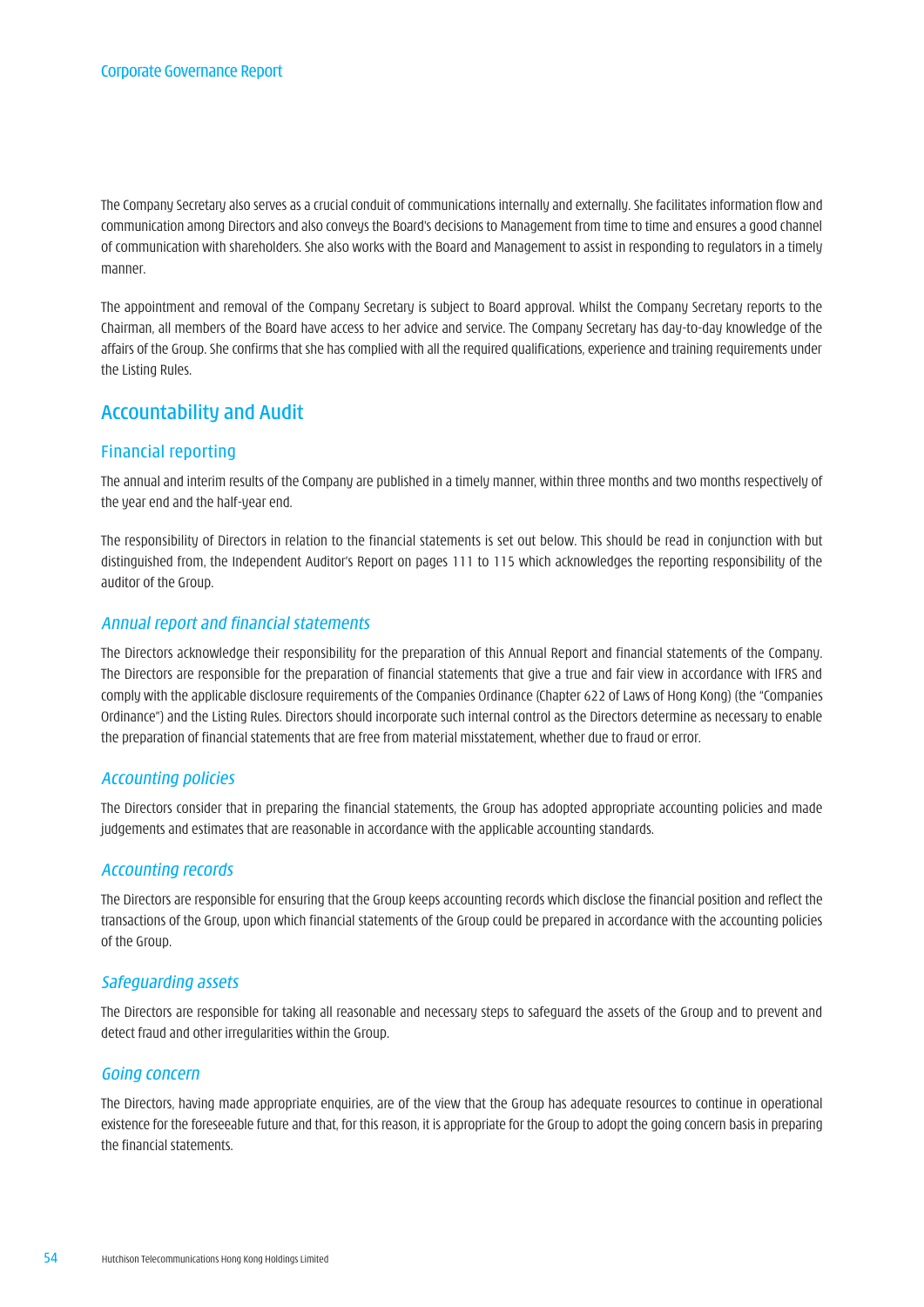#### Audit Committee

The Audit Committee comprises three Independent Non-executive Directors who possess the relevant financial and business management experience and skills to understand financial statements and monitor the financial governance, risk management and internal control of the Company. The composition of the Audit Committee complied with the independence requirements under the Listing Rules. It is chaired by Mr Ip with Dr Lan and Dr Wong as members.

The Audit Committee held four meetings in 2021 with 100% attendance.

| <b>Members</b>                 | Attended/Eligible to attend |
|--------------------------------|-----------------------------|
| Ip Yuk Keung <i>(Chairman)</i> | 4/4                         |
| Lan Hong Tsung, David          | 4/4                         |
| Wong Yick Ming, Rosanna        | 4/4                         |

Under its terms of reference, the role of the Audit Committee is to assist the Board in fulfilling its duties through the review and supervision of the Company's financial reporting, risk management and internal control systems and to take on any other responsibility as may be delegated by the Board from time to time. The Audit Committee is responsible for monitoring the integrity of the interim and annual results, and interim and annual financial statements of the Group, reviewing the risk management and internal control systems of the Group as well as overseeing the relationship between the Company and its external auditors. The Audit Committee is also required to develop and review the Company's policies and practices on corporate governance including compliance with statutory and Listing Rules requirements; and review the scope, extent and effectiveness of the activities of internal audit. In addition, it is authorised to engage independent legal and other advisers and conduct investigations as it determines to be necessary.

Throughout 2021, the Audit Committee discharged the duties and responsibilities under its terms of reference and the CG Code. The following paragraphs set out a summary of the work performed by the Audit Committee during 2021 and 2022 (up to the date of this report).

During 2021 and 2022 (up to the date of this report), the Audit Committee met with the Chief Financial Officer and other senior management of the Group to review the interim and final results, the interim and annual reports, and other financial, internal control, corporate governance and risk management matters of the Group. It received, considered and discussed the reports and presentations of Management, the Group's internal auditor and external auditor, PwC, to ensure that the 2020 and 2021 consolidated financial statements of the Group were prepared in accordance with IFRS and comply with the applicable disclosure requirements of the Companies Ordinance and the Listing Rules, and for such internal control as the Directors determine is necessary to enable the preparation of financial statements that are free from material misstatement, whether due to fraud or error. It also met four times during 2021 and one time during 2022 (up to the date of this report) with PwC to consider its reports on the scope, strategy, progress and outcome of its independent review of the 2021 interim financial report and annual audit of the 2020 and 2021 consolidated financial statements. In addition, the Audit Committee held private sessions with PwC, the Chief Financial Officer and the internal auditor separately without the presence of Management.

During the reported period, the Audit Committee also reviewed the independence of PwC, as well as the objectivity and effectiveness of the audit process. It reviewed the audit fees and the fees for non-audit services payable to PwC. Having considered the performance and independence of PwC, the Audit Committee recommended to the Board on the re-appointment of PwC as the external auditor which will be considered by the shareholders at the forthcoming annual general meeting.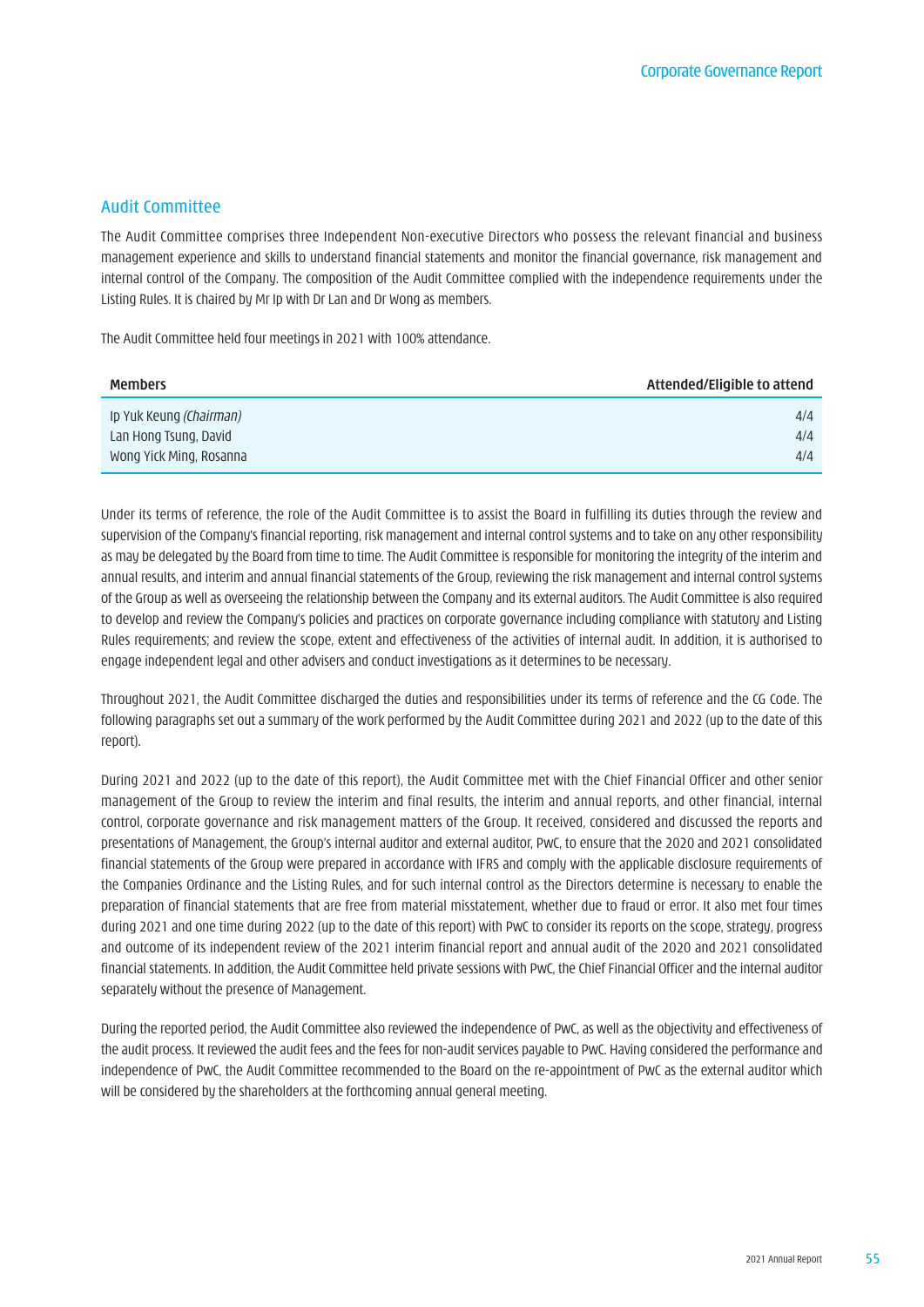To assist the Board in assessing the overall governance, risk management and internal control framework and maintaining effective risk management and internal control systems, in 2021, the Audit Committee also reviewed the process by which the Group evaluated its control environment and managed significant risks (including sustainability risks). It received and considered the Risk Management Report, the composite risk register, risk heat map as well as the Management presentations on their review with respect to the effectiveness of the risk management and internal control systems of the Group. It also reviewed the adequacy of resources, staff qualifications and experience, training programmes and budget of the Group's accounting, internal audit and financial reporting functions.

In addition, the Audit Committee reviewed, in conjunction with the internal auditor of the Group, the 2021 work plan and resource requirements, and deliberated on the reports regarding the effectiveness of risk management and internal control systems in the business operations of the Group. Further, it considered the reports from the Company Secretary on the material litigation proceedings and compliance status of the Group on key legal and regulatory requirements. These reviews and reports were taken into consideration by the Audit Committee when it made its recommendation to the Board for approval of the consolidated financial statements. During 2021, the Audit Committee also received periodic presentations on, and reviewed, the compliance status of the Group with respect to the CG Code as well as other corporate governance topics including the Group's policies and practices in compliance with legal and regulatory requirements, and ensured that any deviation from the CG Code was properly explained and disclosed in this report. In July and November 2021, the Audit Committee reviewed and recommended to the Board updates to certain corporate governance policies including Whistleblowing Policy (formerly known as "Procedures for Reporting Possible Improprieties in Matters of Financial Reporting or Internal Control"), the Code of Ethics, Anti-Fraud and Anti-Bribery Policy, Information Security Policy, Media, Public Engagement and Donation Policy, Policy on Appointment of Third Party Representatives, Policy on Personal Data Governance (formerly known as "Policy on Personal Data Privacy Compliance"), Policy on Securities Dealings and Handling of Confidential and Price-sensitive Inside Information and Shareholders Communication Policy. It has also received reports on training and continuous professional development of the Directors.

The Audit Committee also conducted a review of the implementation and effectiveness of the Shareholders Communication Policy. Having considered the multiple channels of communication and engagement in place (see "Relationship with Shareholders and Other Stakeholders" on pages 68 to 70 of this report), it is satisfied that the Shareholders Communication Policy has been properly implemented during 2021 and is effective.

# External auditor

The Audit Committee reviews and monitors the external auditor's independence, objectivity and effectiveness of the audit process. Each year, the Audit Committee receives a letter from the external auditor confirming its independence and objectivity. It holds meetings with representatives of the external auditor to consider the scope of its audit, approve its fees, and the scope and appropriateness of non-audit services, if any, to be provided by it. The Audit Committee also makes recommendations to the Board on the appointment and retention of the external auditor.

The policy of the Group regarding the engagement of its external auditors for the various services listed below is as follows:

- Audit services include audit services provided in connection with the audit of the consolidated financial statements. All such services are to be provided by the external auditor.
- Audit related services include services that would normally be provided by an external auditor but not generally included in audit fees, such as audits of the pension plans of the Group, accounting advice related to mergers and acquisitions, internal control reviews of systems and/or processes, and issuance of special audit reports for tax or other purposes. The external auditor is to be invited to undertake those services that must be undertaken, or is otherwise best placed, to undertake in its capacity as auditor.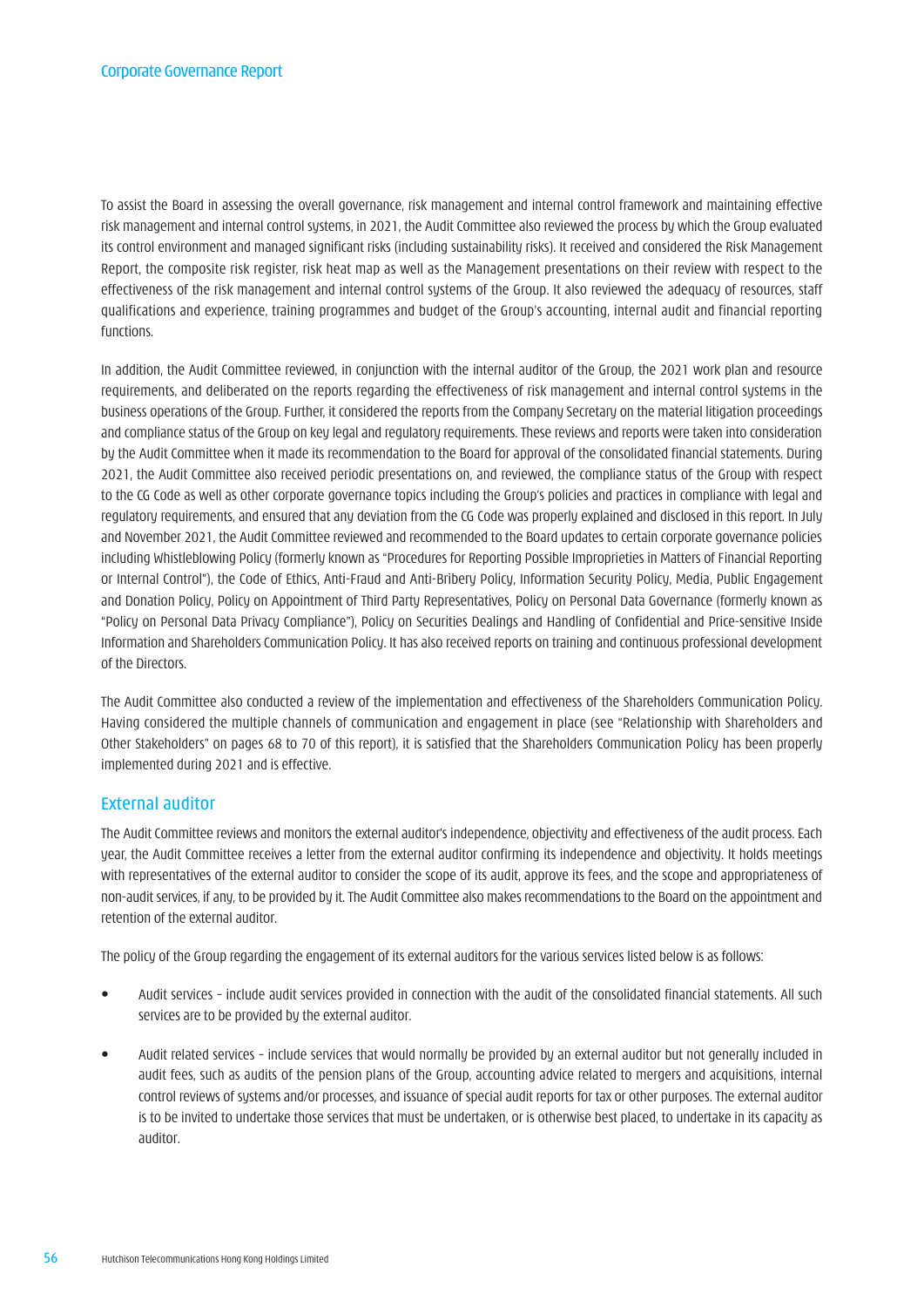- Taxation related services include all tax compliance and tax planning services, except for those services which are provided in connection with the audit. The Group engages the services of the external auditor where it is best suited. All other significant taxation related work is undertaken by other parties as appropriate.
- Other services include, amongst others, financial due diligence, review of actuarial reports and calculations, risk management diagnostics and assessments, and non-financial system consultations. The external auditor is also permitted to assist Management and the internal auditor with internal investigations and fact-finding into alleged improprieties. These services are subject to specific approval by the Audit Committee.
- General consulting services the external auditor is not eligible to provide services involving general consulting work.

An analysis of the fees of PwC and other external auditors is shown in note 8 to the consolidated financial statements. For the year ended 31 December 2021, PwC fees, amounting to approximately HK\$7.4 million were primarily for audit services and those for non-audit services amounted to approximately HK\$0.2 million (including regulatory reporting requirements and tax compliance), representing approximately 3% of the total PwC fees (audit and non-audit).

# Audit Report on the annual financial statements

The consolidated financial statements of the Group for the year ended 31 December 2021 have been audited by PwC in accordance with International Standards on Auditing issued by the International Accounting Standards Board. The unqualified auditor's report is set out on pages 111 to 115. The consolidated financial statements of the Group for the year ended 31 December 2021 have also been reviewed by the Audit Committee.

# Risk Management, Internal Control And Legal & Regulatory Compliance

# Board oversight

The Board has overall responsibility for the systems of risk management, internal control and legal and regulatory compliance of the Group.

In meeting its responsibilities, with due regard to the Company's risk appetite, the Board evaluates and determines the nature and extent of the risks (including sustainability risks) that the Company is willing to accept in pursuit of its strategic and business objectives. In addition, the Board inculcates risk culture across the business operations of the Group and has put in place a comprehensive range of policies and systems, including parameters of delegated authority, which provide a framework for the identification, reporting and management of risks. It also reviews and monitors the effectiveness of the systems of risk management and internal control on an ongoing basis. The reporting and review processes include review by the Executive Director, the Chief Financial Officer and the Board of budgets, strategic plans, and detailed operational and financial reports as provided by business unit management as well as review by the Audit Committee of ongoing work of internal audit and risk management functions.

On behalf of the Board, the Audit Committee also regularly reviews the corporate governance structure and practices within the Group and monitors compliance fulfilment on an ongoing basis. To assist the Audit Committee in discharging its responsibilities, a Governance Working Group chaired by the Non-executive Director and Company Secretary, comprising representatives from key departments of the Company, provides timely updates, identifies emerging matters of compliance, and establishes appropriate compliance policies and procedures for group-wide adoption. During the year, the Company reviewed the key risk areas facing the Group in light of the current data privacy, antitrust and competition law regimes. Practical trainings, internal control measures, guidelines and policies tailor-made for key business units were introduced to strengthen the compliance programme of the Group in these areas.

The Audit Committee is satisfied that the Company has complied throughout the year with all code provisions of the CG Code.

Whilst these procedures are designed to identify and manage risks that could adversely impact the achievement of the business objectives of the Group, they do not provide absolute assurance against material misstatement, errors, losses, fraud or non-compliance.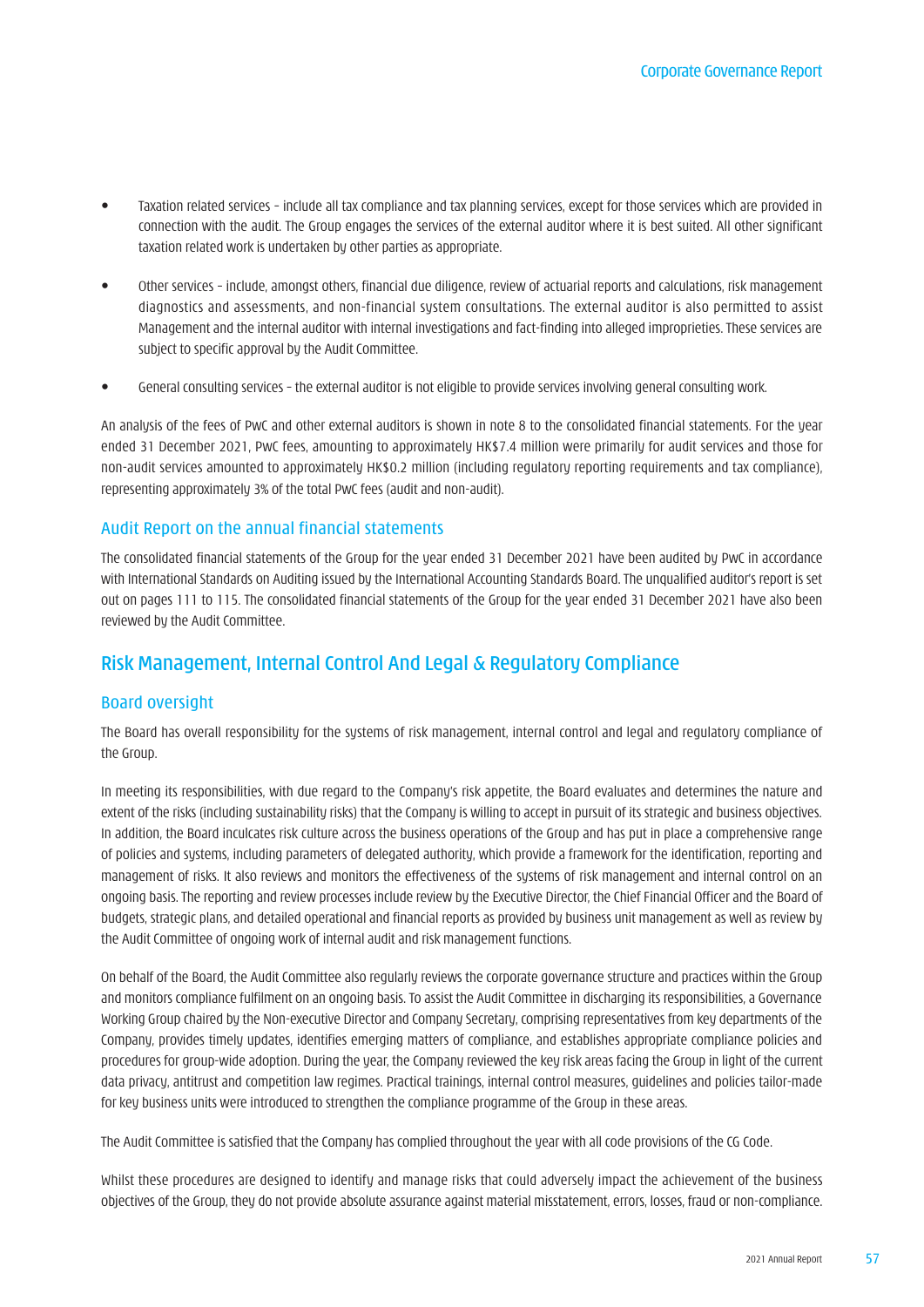#### Risk management

Based on the COSO (the Committee of Sponsoring Organisations of the Treadway Commission) model, the Company establishes its Enterprise Risk Management (ERM) framework to support the delivery of the business and strategic objectives of the Group. The framework facilitates a systematic approach in identifying, assessing and managing risks (including sustainability risks) within the Group, be they of strategic, financial, operational or compliance nature.

The risk management of the Group is a continuous process integrated seamlessly into the day-to-day activities at all levels of the Group. There is ongoing communication between the executive management of the Group and the business units on the current and emerging risks, their plausible impact and mitigation measures so as to institute additional controls and deploy appropriate insurance instruments to minimise or transfer the impact of risks to the business of the Group. In addition, the Group's Directors and officers are protected against potential personal legal liabilities through the Directors and Officers Liability Insurance.

In terms of formal risk review and reporting, the Company adopts a "top-down and bottom-up" approach, involving input from each major business unit as well as discussions and reviews by the Executive Director and the Board, through the Audit Committee. More specifically, on a half-yearly basis, each major business unit is responsible for formally identifying the significant risks (including sustainability risks) its business faces, measuring them against a defined set of criteria, and considering likelihood of occurrence and potential impact on the business, whilst the Executive Director provides input after taking a holistic assessment of all the significant risks that the Group faces. Relevant risk information including key mitigation measures and plans are recorded in a risk register to facilitate the ongoing review and tracking of progress.

The composite risk register together with the risk heat map, as part of the Risk Management Report, are submitted to the Audit Committee for review on a half-yearly basis. The Audit Committee, on behalf of the Board, reviews the nature and extent of the significant risks (including sustainability risks) facing the Group, and provides input as appropriate so as to ensure that effective risk management system is in place.

Pages 24 to 29 of this report provide a description of the risk factors of the Group which could affect the financial condition or results of operations of the Group that differ materially from expected or historical results.

#### Internal control environment

Group structures covering all subsidiaries and a joint venture are maintained and updated on a timely and regular basis. Directors are appointed to the boards of all material operating subsidiaries for overseeing and monitoring those companies, including attendance at board meetings, review and approval of budgets and plans, and determination of business strategies with associated risks identified and key business performance targets set. The executive management team is accountable for the conduct and performance of the business of the Group within the agreed strategies. The Executive Director monitors the performance and reviews the risk profiles of the companies within the Group on an on-going basis.

The internal control procedures of the Group include a comprehensive system for reporting information to the executive management team of each business unit and the Executive Director.

Business plans and budgets are prepared annually by management of individual businesses and subject to review and approval by both the executive management team and the Executive Director as part of the five-year corporate planning cycle. Reforecasts for the current year are prepared on a quarterly basis, reviewed for variances to the budget and for approval. When setting budgets and reforecasts, Management identifies, evaluates and reports on the likelihood and potential financial impact of significant business risks.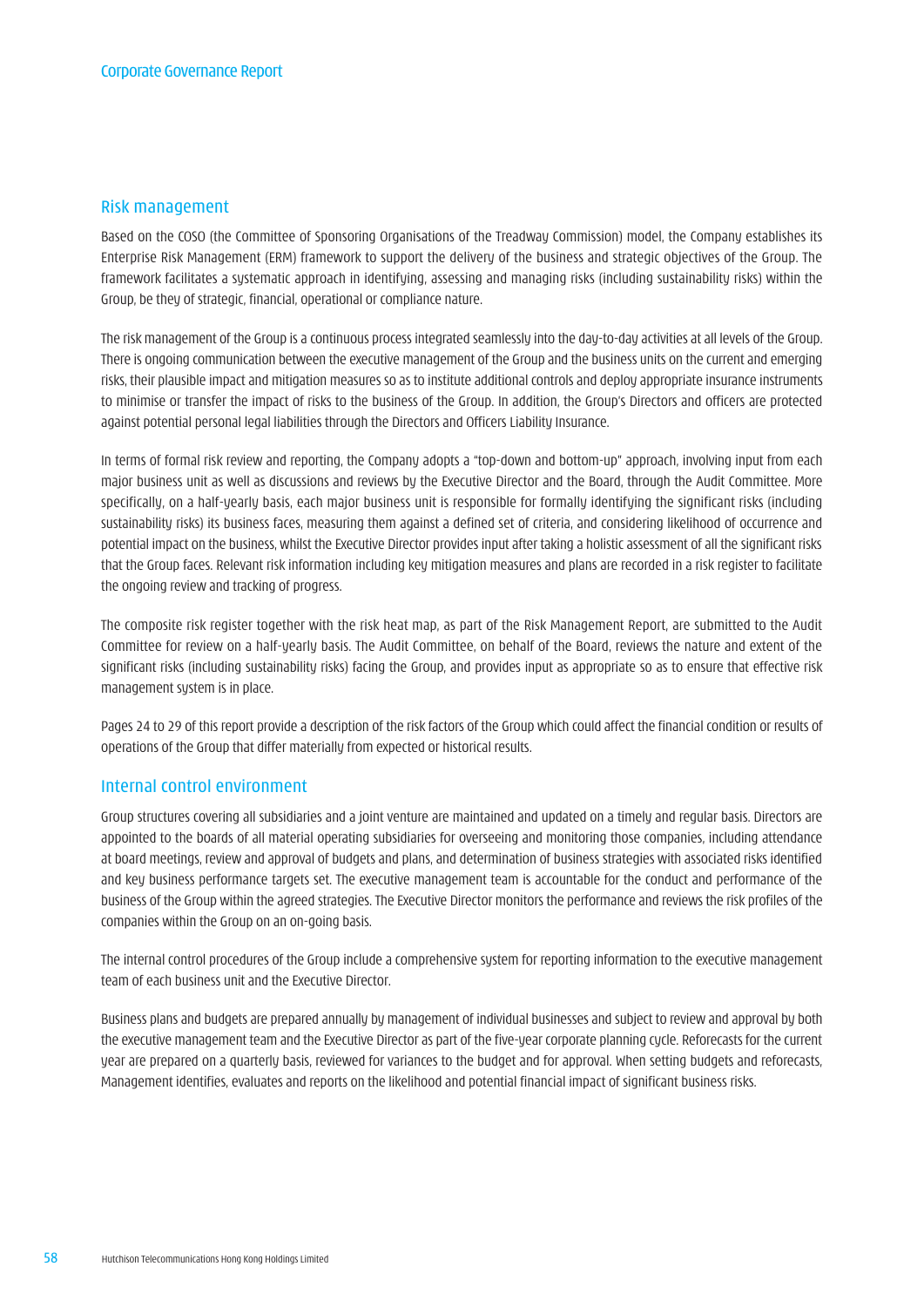The Executive Director reviews monthly management reports on the financial results and key operating statistics of each business and holds monthly meetings with the senior management of business operations to review these reports, business performance against budgets, forecasts, significant business risk sensitivities and strategies. In addition, the Chief Financial Officer and finance managers of the business operations hold monthly meetings to review monthly performance against budget and forecast, and to address accounting and finance related matters.

The Group maintains a centralised cash management system for its subsidiary operations. The finance department of the Group oversees the investment and lending activities of the Group and also evaluates and monitors financial and operational risks, and makes recommendations to Management to mitigate those risks. Treasury reports on cash and liquid investments, borrowings and movements thereof are distributed to Management weekly.

The Group has established guidelines and procedures for the approval and control of expenditures. Operating expenditures are subject to overall budget control and are controlled within each business with approval levels set by reference to the level of responsibility of each executive and officer. Capital expenditures are subject to overall control within the annual budget review and approval process, and more specific control and approval by the Chief Financial Officer or Executive Director are required prior to commitment for unbudgeted expenditures as well as material expenditures within the approved budget. Monthly reports of actual versus budgeted and approved expenditures are also reviewed.

The Group also has followed group-wide treasury policies covering specific aspects, such as bank account control and procedures, monitoring and compliance control for loan covenants.

In terms of formal review of the internal control system of the Group, an internal control self-assessment process is in place, that requires the senior management of each business unit to review, evaluate and declare the effectiveness of the internal controls over the operations and devise action plans to address the issues, if any. These assessment results, together with the Risk Management Report as mentioned earlier and the independent assessments by the auditors, form part of the bases on which the Audit Committee formulates its opinion on the effectiveness of risk management and internal control systems of the Group.

# Legal and regulatory compliance

The Group is committed to ensuring its businesses are operated in compliance with local and international laws, rules and regulations. The legal department has the responsibility of safeguarding the legal interests of the Group. It monitors the day-to-day legal affairs of the Group, including preparing, reviewing and approving all legal documentation and corporate secretarial documentation of Group companies, working in conjunction with finance, tax, treasury, corporate secretarial and business unit personnel on the review and co-ordination process, and advising Management on legal and commercial issues of concern. In addition, the legal department is responsible for overseeing regulatory compliance matters of all Group companies. It analyses and monitors the regulatory frameworks within which the Group operates, including reviewing applicable laws and regulations, and preparing and submitting response or filings with relevant regulatory and/or government authorities on regulatory issues and consultations. The legal department also prepares and updates internal policies and conducts tailor-made workshops where necessary so as to strengthen the internal controls and compliance procedures of the Group.

The legal department reports to the group legal department of the holding company of the Group on all material legal, regulatory and corporate secretarial matters. It determines and approves in conjunction with the group legal department of the holding company of the Group the engagement of external legal advisors, ensuring the requisite professional standards are adhered to as well as the most cost effective services are rendered. Further, the legal department organises and holds continuing education seminars/conferences on legal and regulatory matters of relevance to the Group for Directors, business executives and the legal and corporate secretarial teams.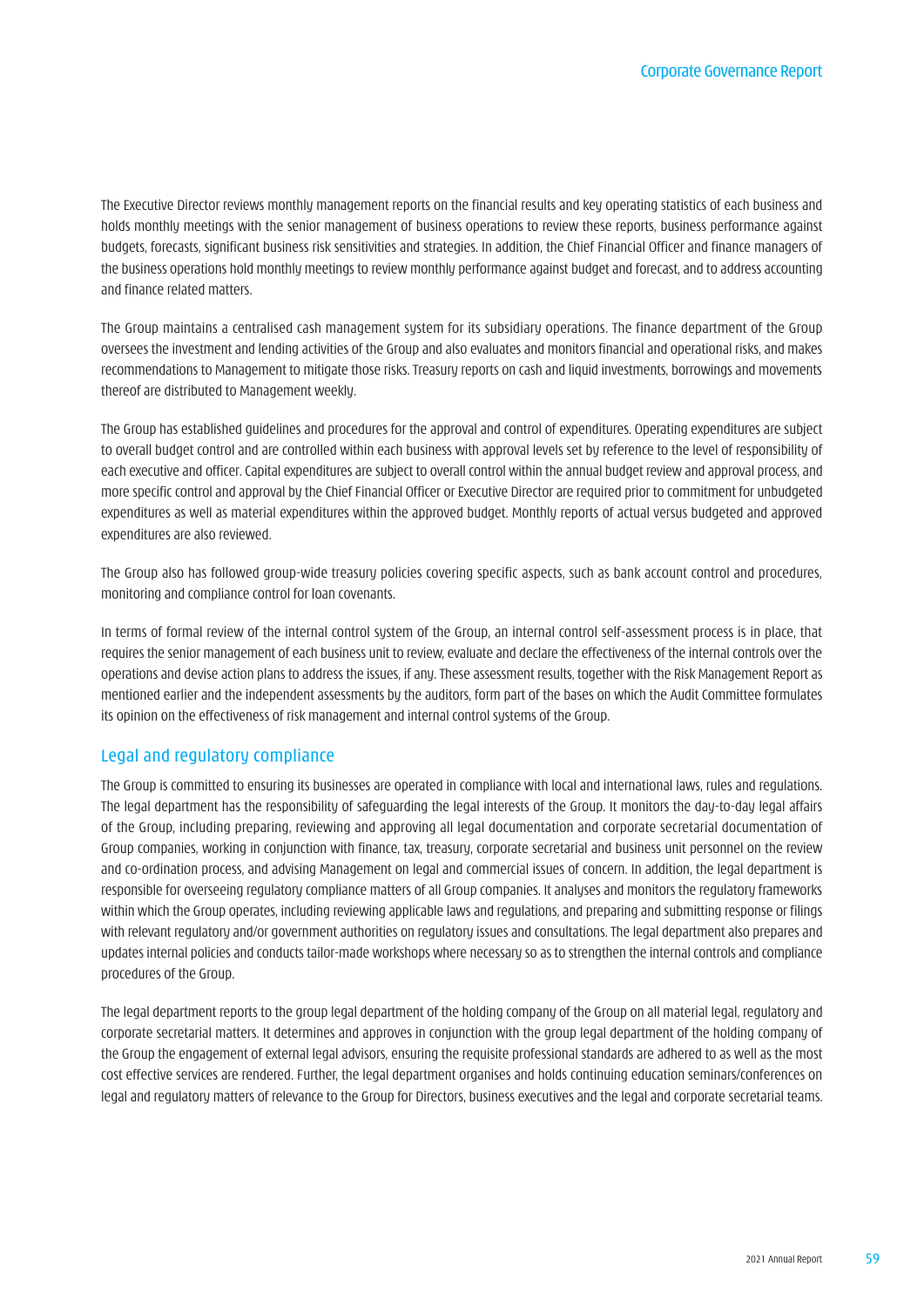On the listed company level, the Group is subject to the Listing Rules, the Codes on Takeovers and Mergers and Share Buy-backs, the Cayman Islands Companies Law, the Companies Ordinance and the SFO. The legal department is vigilant with the legal requirements under these statutes, rules and regulations.

#### Governance policies

The Group places utmost importance on the ethical, personal and professional standards of Directors and employees of the Group. All employees adhere to various Group policies that reflect the core values and corporate culture of the Group. The Code of Ethics is the central tool through which the Company sets the conduct expectations for employees underscoring the strong commitment of the Group to upholding high standard of business integrity, honesty and transparency in all business dealings. The Company has also established anti-corruption and whistleblowing policies and systems, which are conducive to setting a healthy corporate culture and good corporate governance practices. In addition, the Group has adopted and implemented a number of other governance policies requirements on Directors and employees to conduct themselves in compliance with applicable laws, rules and regulations. These policies are reviewed from time to time to ensure their relevance and appropriateness to the business, corporate strategy and stakeholder expectations of the Group.

Key governance policies and guidelines of the Group, which are posted on the website of the Company, include:

#### *Code of Ethics*

The Code of Ethics of the Group sets the standards for employees as are necessary to promote honest and ethical conduct, accurate and timely disclosure in the reports and documents that the Group files or submits to regulators, compliance with applicable laws and regulations, prompt internal reporting of violations and accountability for compliance with the Code of Ethics. Every employee is required to undertake to adhere to the Code of Ethics, which includes provisions dealing with conflict of interest, equal opportunities, diversity and a respectful workplace, health and safety, protection and proper use of company assets, record keeping, bribery and corruption, personal data protection and privacy as well as reporting procedures for illegal and unethical behaviour. It is also the Group's general policy not to make any form of donation to political associations or individual politicians. Approval from the Chairman is required for any political contributions by the Group. Employees are required to report any non-compliance with the Code of Ethics in accordance with the established reporting and escalation procedures.

# *Whistleblowing Policy (formerly known as "Procedures for Reporting Possible Improprieties in Matters of Financial Reporting or Internal Control")*

In line with the commitment to achieve and maintain high standard of openness, probity and accountability, the Company expects and encourages employees of the Group and those who deal with the Group (e.g. customers, suppliers, creditors and debtors) to report to the Company, in confidence, any suspected impropriety, misconduct or malpractice concerning the Group. In this regard, the Company has adopted the Whistleblowing Policy. The policy aims to provide reporting channels and guidance on reporting possible improprieties and reassurance to whistleblowers of the protection that the Company will extend to them in the formal system, including anonymity and legal protection against unfair dismissal or victimisation for any genuine reports made. The Board delegated the authority to the Audit Committee which is responsible for ensuring that proper arrangements are in place for fair and independent investigation of any matters raised and appropriate follow-up actions are taken.

### *Anti-Fraud and Anti-Bribery Policy*

In all its business dealings, the Group does not tolerate any form of bribery, whether direct or indirect, by, or of, its Directors, officers, employees, agents or consultants or any persons or companies acting for it or on its behalf. The Anti-Fraud and Anti-Bribery Policy, which outlines the Group's zero-tolerance stance against bribery and corruption, assists employees in recognising circumstance which may lead to or give the appearance of being involved in corruption or unethical business conduct, so as to avoid such conduct which is clearly prohibited, and promptly to seek guidance where necessary. Each business unit is required to report any actual or suspected incident of bribery, corruption, theft, fraud or similar offences to the Chief Financial Officer and the internal audit for independent analyses and necessary follow up (see page 83 of this Annual Report for more details).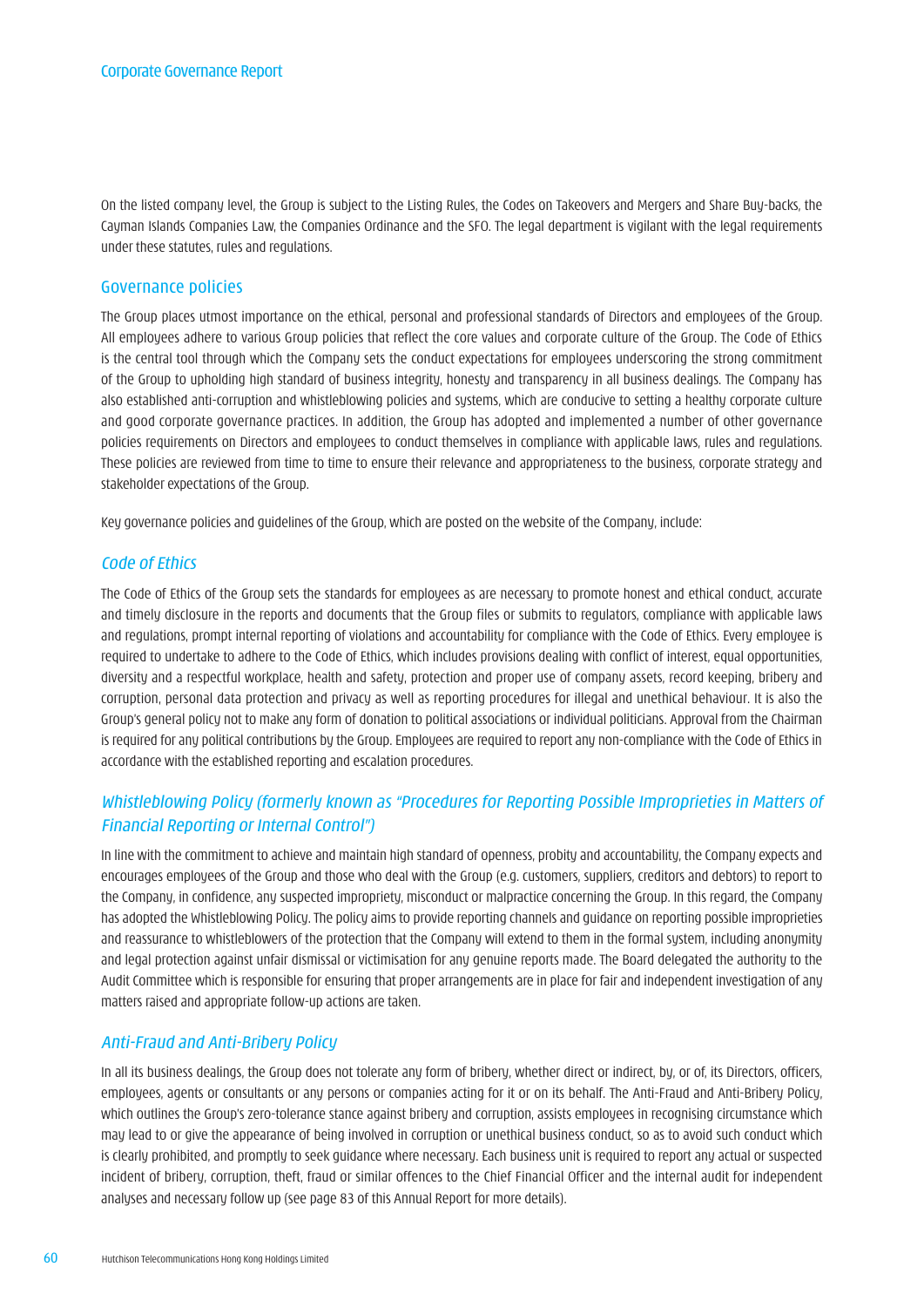### *Policy on Appointment of Third Party Representatives*

The Group is also committed to promoting anti-corruption practices amongst any third party representatives (such as advisers, agents, consultants, introducers and finders) it engages. All Group companies are required to exercise due care and diligence in selecting third party representatives and in monitoring their activities, and should adhere to the Policy on Appointment of Third Party Representatives of the Group in this regard.

#### *Media, Public Engagement and Donation Policy*

The Group places high value on its reputation in the communities where it operates. Employees are required to observe the Media, Public Engagement and Donation Policy to ensure that the market receives timely and accurate information about the Group. The corporate affairs department is designated to help Management provide clear, consistent and congruent messages for the Group's businesses through the media in a speedy, professional and well-coordinated manner.

#### *Shareholders Communication Policy*

The Group is committed to enhancing long-term shareholder value through regular communication with its shareholders, both individual and institutional. To this end, the Group strives to ensure that all shareholders have ready and timely access to all publicly available information of the Group. The Shareholders Communication Policy sets out the framework the Company has put in place to promote effective communication with shareholders so as to enable them to engage actively with the Company and exercise their rights as shareholders in an informed manner.

#### *Policy on Securities Dealings and Handling of Confidential and Price-sensitive Inside Information*

With a view to ensuring that inside information is identified, handled and disseminated in compliance with the SFO, and proper internal control procedures are in place to guard against mishandling of inside information which may constitute insider dealing or breach of any other statutory obligations, the Group has implemented the Policy on Securities Dealings and Handling of Confidential and Price-sensitive Inside Information. The policy also adopts additional precautions which should be taken by employees who are in possession of inside information, including identification of project by code name and communication of information for stated purpose and on a need to know basis only. Whilst all employees are absolutely prohibited at all times from dealing in the securities of the Company when they are in possession of unpublished inside information, certain members of senior management or staff are subject to specific additional compliance requirements as are communicated to them individually from time to time (including but not limited to obtaining written pre-clearance from the designated members of the Board prior to any dealing in any securities of the Company is allowed). Further, certain staff members of the finance department are subject to a 60-day blackout period prior to the release of the Company's annual results and a 30-day blackout period prior to the release of interim results.

# *Policy on Personal Data Governance (formerly known as "Policy on Personal Data Privacy Compliance")*

The Group is also committed to the safeguard and protection of the personal data of its customers and employees. Employees must only collect and use personal data in accordance with applicable data protection laws, as well as the Policy on Personal Data Governance and the applicable local policies and procedures.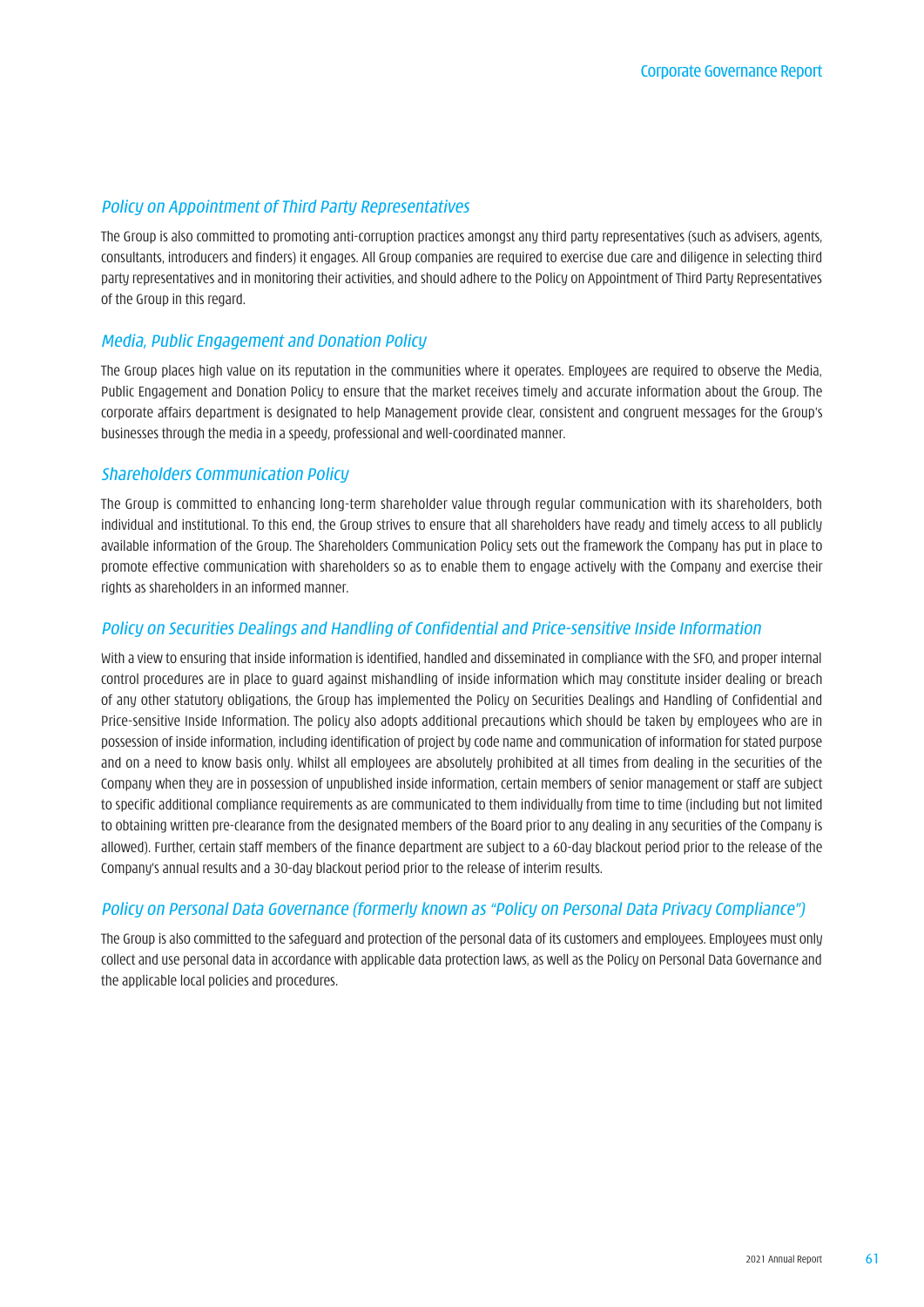# *Information Security Policy*

Employees must not disclose any confidential information of the Group, its customers, suppliers, business partners or shareholders, except when disclosure is authorised by the Group in accordance with the Information Security Policy, which defines the common policies for information confidentiality, integrity and availability to be applied across the entire Group.

Employees are required to make a self-declaration every year to confirm that he/she has read, understood and will continue to comply with the various group policies.

#### *Board Diversity Policy and Director Nomination Policy*

The two Board policies, Board Diversity Policy and Director Nomination Policy set out the approach and procedures the Board adopts for the nomination and selection of Directors as well as the approach to achieving diversity. Further details of the policies are provided on pages 63 to 66 of this report.

#### Internal audit

Internal audit, reporting directly to the Audit Committee, provides independent assurance as to the existence and effectiveness of the risk management and internal control systems in the business operations of the Group. It has wide authority to access to documents, records, properties and personnel of the Group. By applying risk assessment methodology and considering the dynamics of the activities of the Group, internal audit devises its three-year risk-based audit plan for the Audit Committee's review. The plan is subject to continuous reassessment taking into account external and internal factors such as macro economic and regulatory changes, business and operational changes, emerging risks and opportunities (including sustainability-related ones), as well as audit and fraud findings that may affect the risk profile of the Group during the year.

Internal audit is responsible for assessing the risk management and internal control systems of the Group, including reviewing the continuing connected transactions of the Company (refer to pages 40 to 42 of this Annual Report for more details), formulating an impartial opinion on the systems, and reporting its findings to the Audit Committee, the Executive Director and the executive management team concerned as well as following up on the issues to ensure that they are satisfactorily resolved within the agreed timeline. In addition, internal audit maintains a regular dialogue with the external auditor so that the parties are aware of the significant factors which may affect their respective scope of work.

Depending on the nature of business and risk exposure of individual business units, the scope of work performed by internal audit includes financial, IT, operations, business ethics, governance policy and regulatory compliance reviews, recurring and surprise audits, as well as productivity efficiency reviews.

Internal audit is also responsible for periodic fraud analyses and independent investigations. In accordance with the Code of Ethics and Anti-Fraud and Anti-Bribery Policy of the Group, each business unit is required to report to the Company any actual or suspected fraudulent activities within a 24-hour timeframe if the amount involved is greater than the de minimis threshold as agreed between internal audit and the Chief Financial Officer or the Executive Director. In addition, each business unit submits a summary of fraud incidents statistics to the Company on a quarterly basis. These cases, together with those escalated through the whistleblowing channel, are recorded in the Company's centralised fraud incidents register under the internal audit's custody, and are independently assessed and investigated as appropriate. Internal audit would promptly escalate any incidents of material nature to the Chairman of the Audit Committee for his direction. Also, a summary of the fraud incidents and relevant statistics (including results of independent investigations and actions taken) is presented to the Audit Committee on a quarterly basis.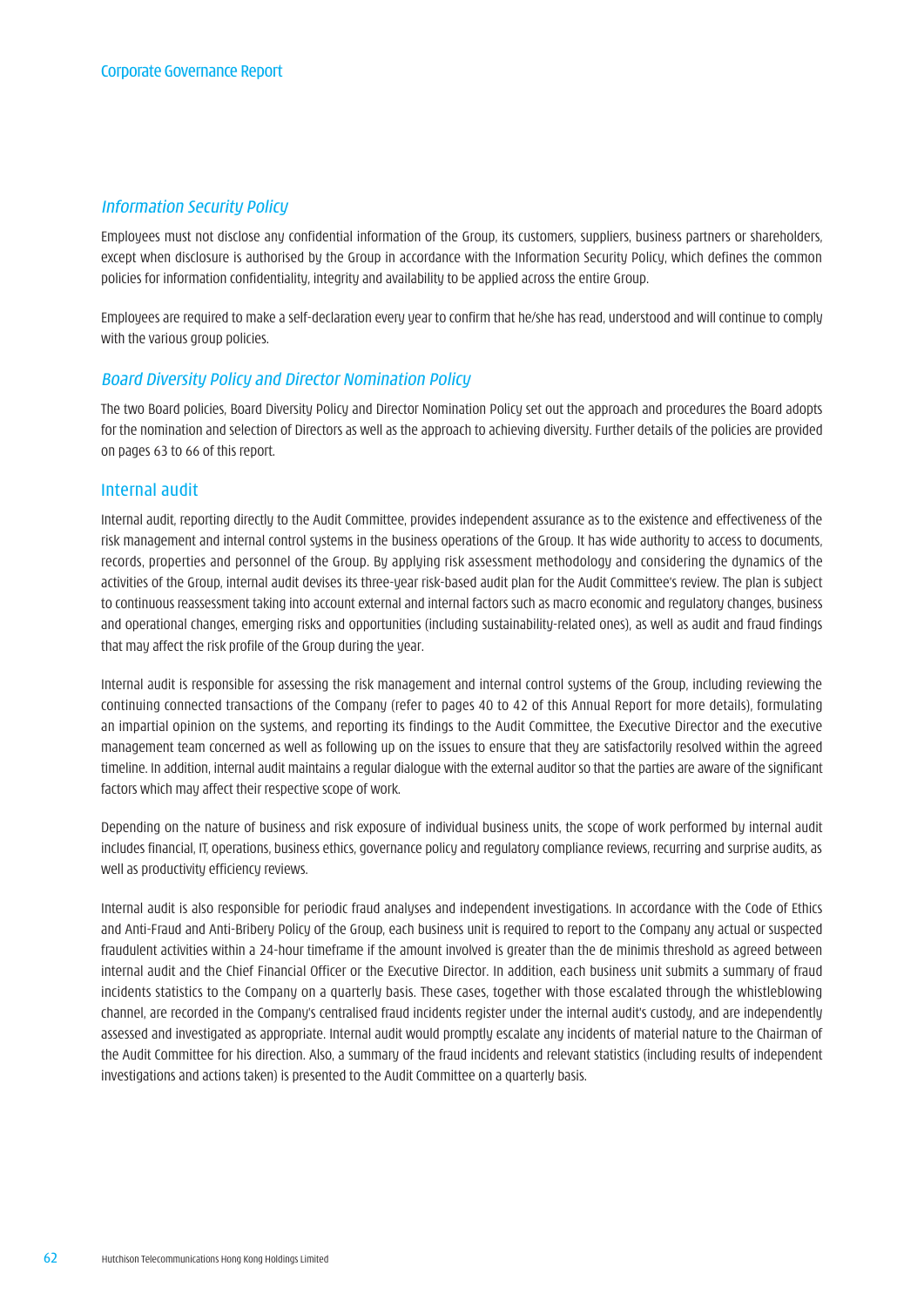Reports from the external auditor on internal controls and relevant financial reporting matters are presented to internal audit and, as appropriate, to the Chief Financial Officer. These reports are reviewed and appropriate actions are taken.

The Board, through the Audit Committee, has conducted a review of the effectiveness of the risk management and internal control systems of the Group for the year ended 31 December 2021 covering all material controls, including financial, operational and compliance controls, and concurs with management confirmation that such systems are effective and adequate. In addition, the Board, through the Audit Committee and the Sustainability Committee, has reviewed and is satisfied with the adequacy of resources, staff qualifications and experience, training programmes and budget of the Group's accounting, internal audit, financial reporting, and sustainability performance and reporting functions.

# Nomination of Directors

# Nomination Committee

During the year 2021 and up to the date of this report, the Nomination Committee chaired by Dr Wong, Independent Non-executive Director with the Chairman Mr Fok and Independent Non-executive Director Mr Ip as members, is in full compliance with the code provisions of the CG Code.

The responsibilities of the Nomination Committee are to review the structure, size, diversity profile and skills set of members of the Board against its needs and make recommendation on the composition of the Board to achieve the Group corporate strategy as well as promote shareholder value. It identifies suitable director candidates and selects or makes recommendation to the Board on the appointment or re-appointment of Directors and succession planning of Directors. Furthermore, it also assesses the independence of Independent Non-executive Directors having regard to the criteria under the Listing Rules, reviews the Director Nomination Policy and the Board Diversity Policy periodically and makes recommendation on any proposed revisions to the Board.

#### Nomination process

The nomination process has been, and will continue to be conducted in accordance with the Director Nomination Policy and Board Diversity Policy, which are available on the website of the Company. The Board will from time to time review these policies and monitor their implementation to ensure continued effectiveness and compliance with regulatory requirements and good corporate governance practices.

Pursuant to the Director Nomination Policy, the Nomination Committee, in determining the suitability of a candidate, will consider the potential contributions a candidate can bring to the Board including the attributes complementary to the Board, the commitment, motivation and integrity of the candidate, having due consideration of the benefits of a diversified Board.

Under the Board Diversity Policy, Board candidates are selected based on merit and the contribution such candidate can bring to the Board to complement and expand the competencies, experience and perspectives of the Board as a whole, taking into account the corporate strategy of the Group and the benefits of various aspects of diversity, including gender, age, culture, ethnicity, educational background, professional experience and other factors that the Nomination Committee may consider relevant from time to time towards achieving a diversified Board.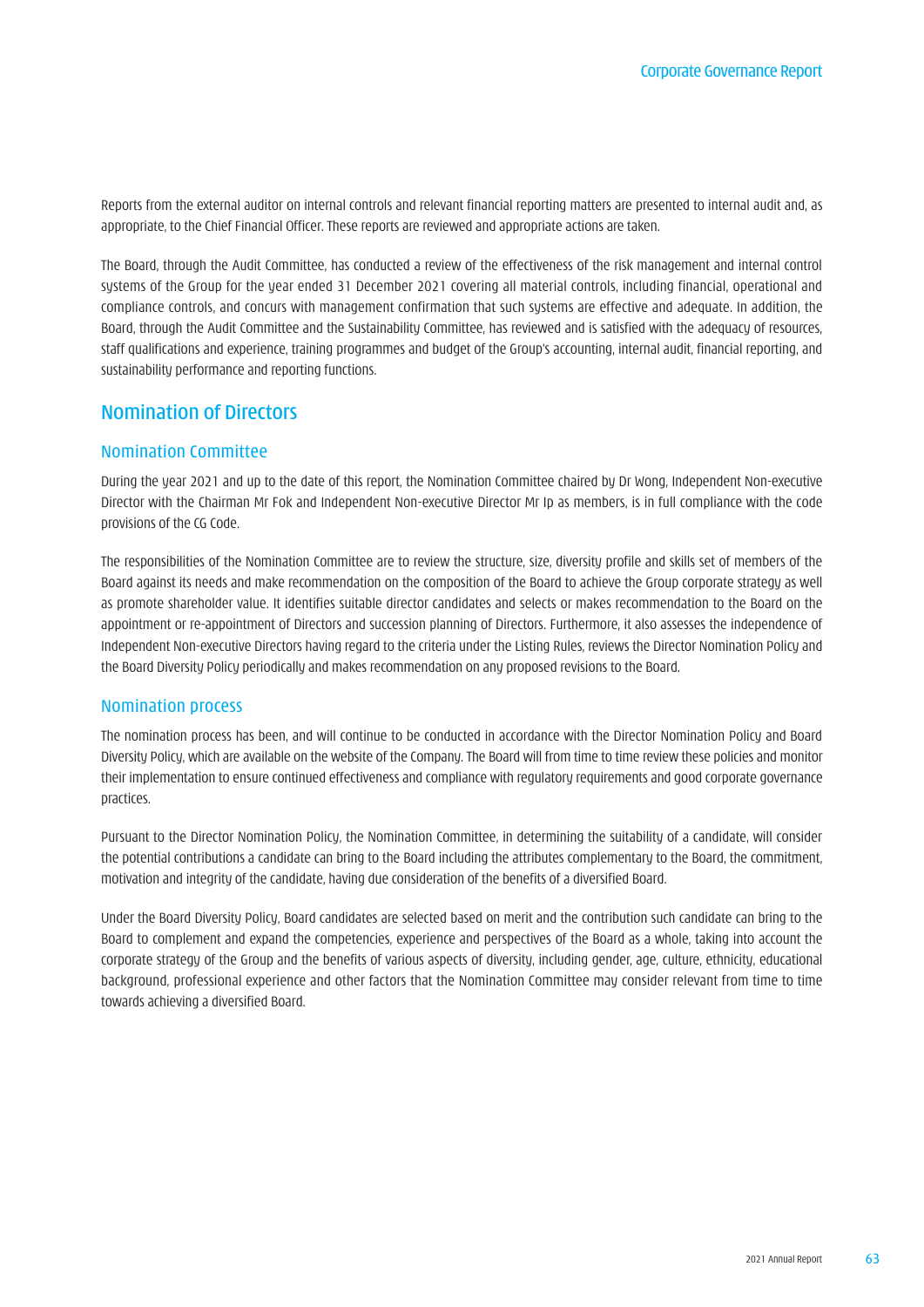

The following Board Skills Matrix shows a breakdown of the diverse skills set of the Directors.

Note: The Board comprises nine Directors.

The following chart shows the diversity profile of the Board as at 31 December 2021:

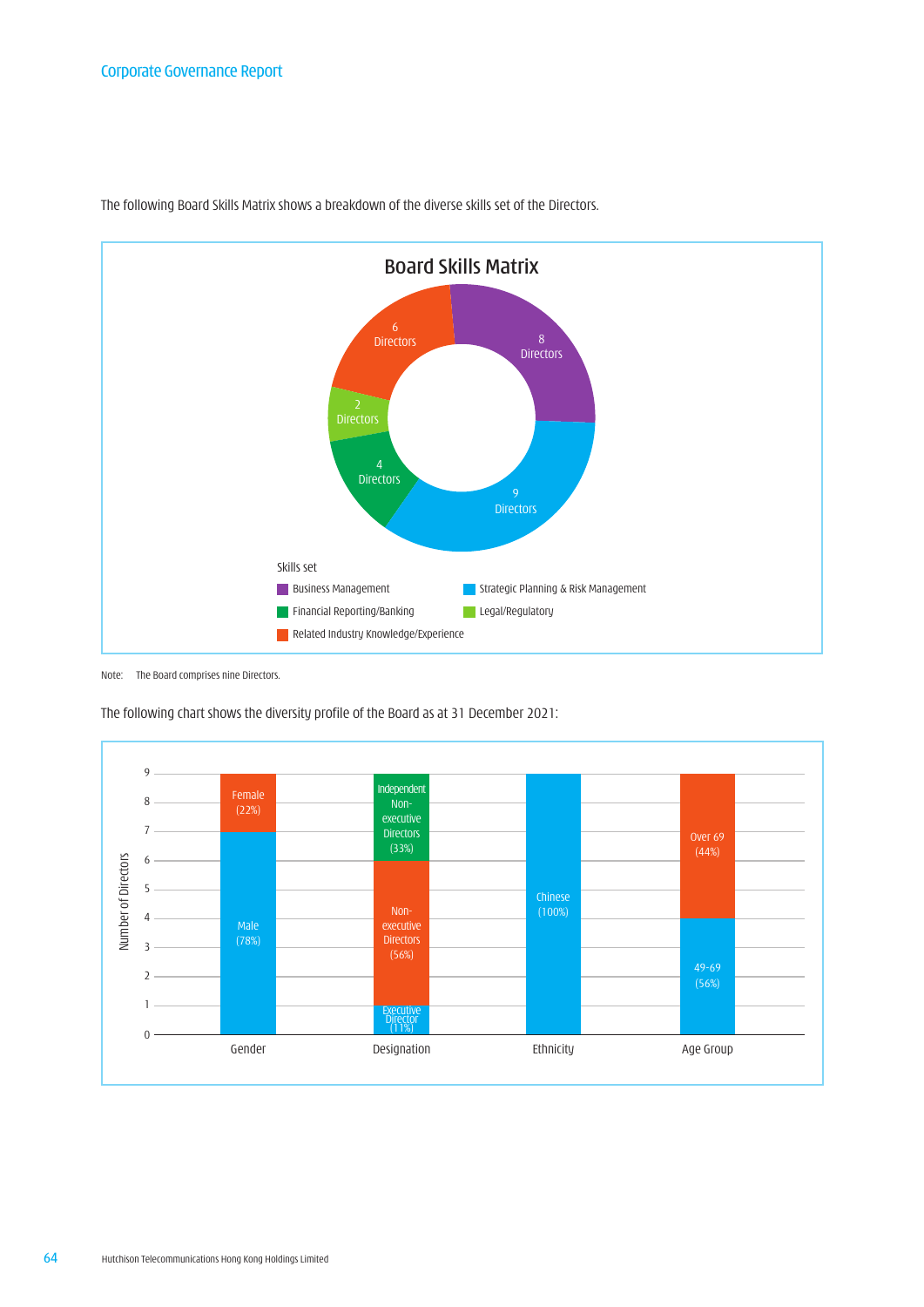Gender diversity of the Board stands at 22% (two out of nine), above average amongst companies listed on the Stock Exchange. The Board places tremendous emphasis on diversity (including gender diversity) across all levels of the Group. The Group has a relatively balanced workforce overall, with 42% female permanent staff and women are well represented in core corporate functions. To support diversity across all facets, beyond gender, including race and ethnicity, disability, LGBTQ+, social mobility and age, the Group is enhancing diversity and inclusion efforts through employee networks, mentoring programmes, equitable hiring practices, policies and awareness raising events and training for all employees to support inclusive behaviours. Further details on the gender ratio of the Group and initiatives taken to improve gender diversity across senior management and the wider workforce, together with relevant data, can be found in the Sustainability Report, which sets out on pages 72 to 110.

If the Board determines that an additional or replacement Director is required, the Nomination Committee will deploy multiple channels for identifying suitable director candidates, including referral from Directors, shareholders, management, advisors of the Company and external executive search firms. Where a retiring Director, being eligible, offers himself/herself for re-election, the Nomination Committee will consider and, if appropriate, recommend such retiring Director to stand for re-election. A circular containing the requisite information on retiring Directors will be sent to shareholders prior to the general meeting at which such Directors are to be proposed for re-election, in accordance with the Listing Rules.

Shareholders of the Company may also nominate a person to stand for election as a Director at a general meeting in accordance with the Articles of Association and applicable laws and regulations. The procedures for such proposal are posted on the website of the Company.

The Nomination Committee held one meeting in 2021 with 100% attendance.

| <b>Members</b>                                                                     | Attended/Eligible to attend |
|------------------------------------------------------------------------------------|-----------------------------|
| Wong Yick Ming, Rosanna <i>(Chairman)</i><br>Fok Kin Ning, Canning<br>Ip Yuk Keung |                             |

During 2021, the Nomination Committee reviewed the structure, size and composition (in particular with regard to gender diversity) of the Board, ensuring that it has greater diversity and a balanced composition of skills and experience appropriate for the requirements of the businesses of the Group and that appropriate individuals with relevant expertise and leadership qualities are appointed to the Board to complement the capabilities of existing Directors.

The Nomination Committee also assessed the independence of all the Independent Non-executive Directors and considered all of them to be independent having regard to their annual independence confirmation and the assessment of their independence with reference to the independence criteria set out in Rule 3.13 of the Listing Rules. In particular, the Nomination Committee considered that the Independent Non-executive Directors continue to provide a balanced and independent view to the Board and play a leading role in the Board Committees and bring independent and external dimension as well as constructive and informed comments on issues of the Group's strategy, policy, performance, accountability, resources, key appointments and standards of conduct. None of the Independent Non-executive Directors have any involvement in the daily management of the Company, or any financial or other interests or relationships in the business of the Company. In addition, there are no circumstance which would materially interfere with their exercise of independent judgement.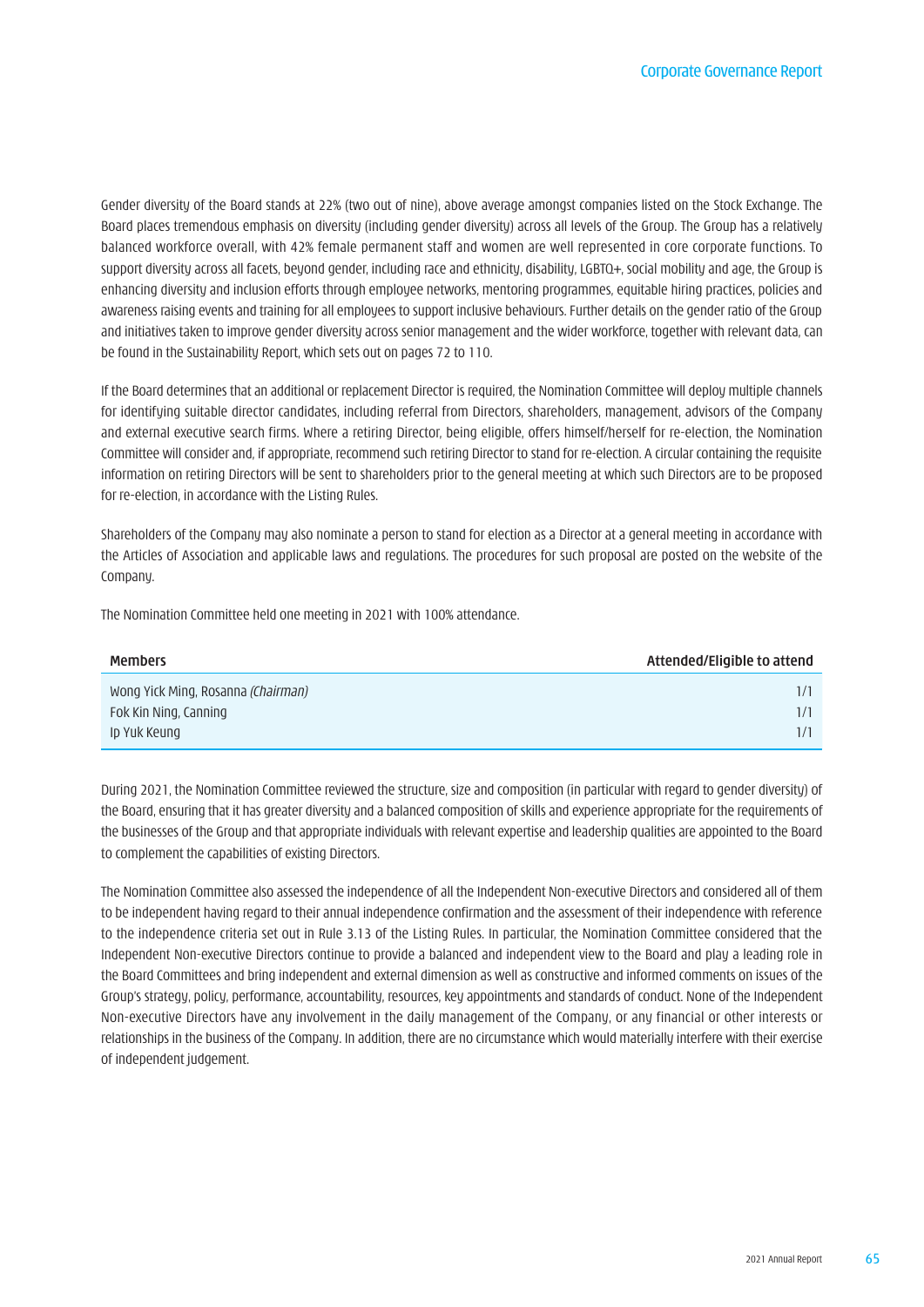Dr Lan and Dr Wong, who have served on the Board for more than nine years, continue to bring in fresh perspectives, objective insights and independent judgement to the Board as well as the Board Committees. There is no evidence that their tenure of over nine years has compromised or would compromise their continued independence.

At its meeting in February 2022, the Nomination Committee reviewed again the structure, size and composition of the Board and affirmed the independence of the Independent Non-executive Directors. It also facilitated the nomination process described above to deliberate and select the Directors for retirement and re-election at the 2022 annual general meeting and recommended to the Board for consideration. It also reviewed the Board Diversity Policy and Director Nomination Policy as well as their implementation during 2021. These are determined to be effective.

# Remuneration of Directors and Senior Management

# Remuneration Committee

The Remuneration Committee comprises three members with expertise in human resources and personnel emoluments.

The Remuneration Committee is chaired by Dr Lan, Independent Non-executive Director, with Chairman, Mr Fok and Independent Non-executive Director, Mr Ip, as members. The composition of the Remuneration Committee meets the requirements of chairmanship and independence under the Listing Rules. The Remuneration Committee meets towards the end of each year to determine the remuneration package of Directors and senior management of the Group. Remuneration matters are also considered and approved by way of written resolutions and where warranted, at additional meetings.

The Remuneration Committee held one meeting in 2021 with 100% attendance.

| <b>Members</b>                   | Attended/Eligible to attend |
|----------------------------------|-----------------------------|
| Lan Hong Tsung, David (Chairman) |                             |
| Fok Kin Ning, Canning            |                             |
| Ip Yuk Keung                     |                             |

The responsibilities of the Remuneration Committee are to assist the Board in achieving its objective of attracting, retaining and motivating a broader and more diverse pool of employees of the highest calibre and experience needed to shape and execute the strategy of the Group. It assists the Group in the administration of a fair and transparent procedure for setting remuneration policies for all Directors and senior executives of the Group. Whilst the Board retains its power to determine the remuneration of Non-executive Directors, the responsibility for reviewing and determining the remuneration package of the Executive Director and senior management of the Group is delegated to the Remuneration Committee.

During the year, the Remuneration Committee reviewed background information on market data (including economic indicators, statistics and the Remuneration Bulletin), business activities and human resources issues, and headcount and staff costs of the Group. It also reviewed and approved the 2022 director's fees for the Executive Director and made recommendation to the Board on the directors' fees for Non-executive Directors. Prior to the end of the year, the Remuneration Committee reviewed and approved the year end bonus and 2022 remuneration package of the Executive Director and senior executives of the Group. No Director or any of his/her associates is involved in deciding his/her own remuneration.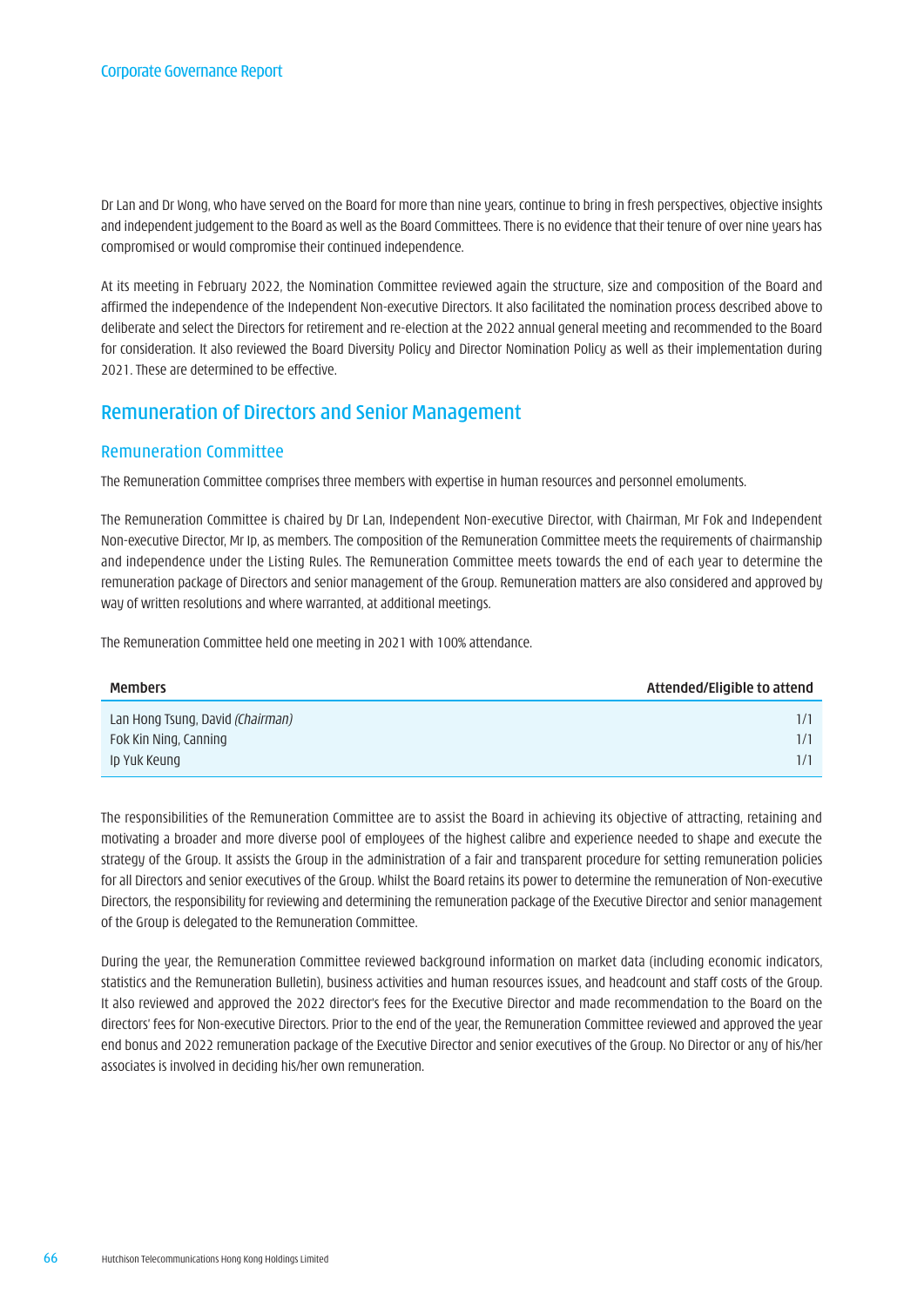#### Remuneration policy

The remuneration of Directors and senior executives of the Group is determined with reference to their expertise and experience in the industry, the performance and profitability of the Group as well as remuneration benchmarks from other local and international companies and prevailing market conditions. The Executive Director and employees also participate in bonus arrangements which are determined in accordance with the performance of the Group and the individual's performance.

#### 2021 remuneration

Directors' emoluments comprise payments to Directors by the Group. The emoluments of each of the Directors exclude amounts received from a subsidiary of the Group and paid to the Company, a subsidiary or an intermediate holding company of the Company. Details of emoluments paid to each Director in 2021 are set out below:

|                                      |                     | allowances<br>and        |                          | <b>Provident</b>             | <b>Inducement</b><br>or |                     |
|--------------------------------------|---------------------|--------------------------|--------------------------|------------------------------|-------------------------|---------------------|
|                                      | Director's          | benefits-in              |                          | fund                         | compensation            | Total               |
|                                      | fees                | $-kind(9)$               |                          | <b>Bonuses</b> contributions | fees                    | emoluments          |
| <b>Directors</b>                     | <b>HK \$million</b> | HK\$ million             | HK\$ million             | <b>HK\$ million</b>          | <b>HK\$ million</b>     | <b>HK\$ million</b> |
| Fok Kin Ning, Canning (1)(2)(3)(5)   | 0.11                |                          |                          |                              |                         | 0.11                |
| Lui Dennis Pok Man (1)               | 0.07                |                          |                          |                              |                         | 0.07                |
| Woo Chiu Man, Cliff (1)              | 0.07                |                          |                          |                              |                         | 0.07                |
| Koo Sing Fai (4)(6)                  | 0.09                | 2.96                     | 1.37                     | 0.22                         |                         | 4.64                |
| Lai Kai Ming, Dominic (1)(5)(6)      | 0.07                | $\overline{\phantom{a}}$ | $\overline{\phantom{a}}$ | $\overline{\phantom{a}}$     |                         | 0.07                |
| Edith Shih (1)(4)(5)                 | 0.09                |                          |                          |                              |                         | 0.09                |
| Ip Yuk Keung (2)(3)(7)(8)            | 0.18                |                          |                          |                              |                         | 0.18                |
| Lan Hong Tsung, David (2)(7)(8)      | 0.16                |                          |                          |                              |                         | 0.16                |
| Wong Yick Ming, Rosanna (3)(4)(7)(8) | 0.18                |                          |                          |                              |                         | 0.18                |
| <b>Total</b>                         | 1.02                | 2.96                     | 1.37                     | 0.22                         |                         | 5.57                |

Notes:

(1) Non-executive Director.

(2) Member of the Remuneration Committee.

(3) Member of the Nomination Committee.

(4) Member of the Sustainability Committee.

(5) Such Directors' fees were paid to a subsidiary of CKHH.

(6) Directors' fees received by these Directors from a subsidiary of the Group during the period they served as directors that have been paid to the Company or an intermediate holding company of the Company are not included in the amounts above.

(7) Independent Non-executive Director.

(8) Member of the Audit Committee.

(9) Benefits-in-kind included insurance and transportation.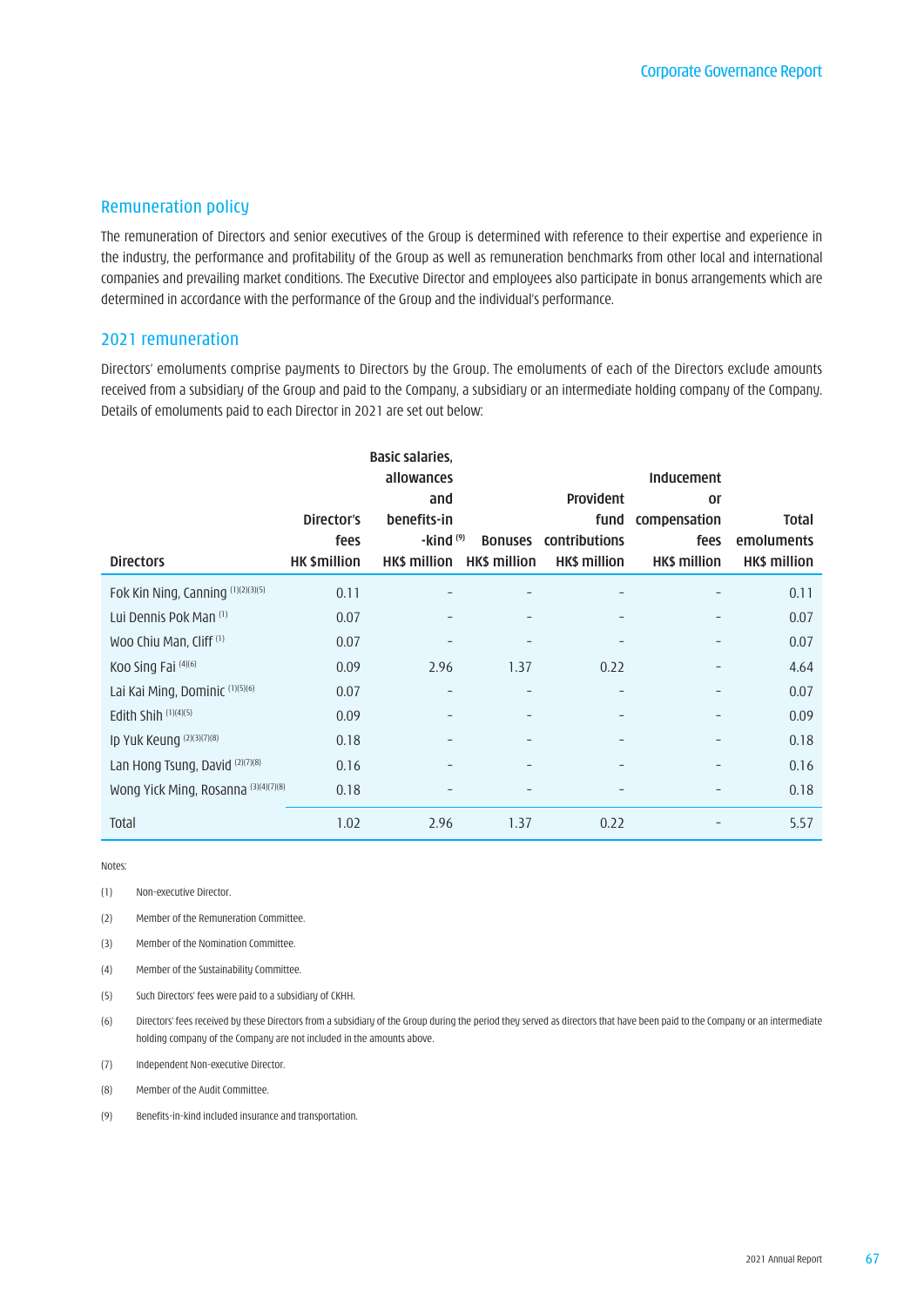The remuneration paid to the members of senior management by bands in 2021 is set out below:

| <b>Remuneration bands</b>      | Number of individuals |
|--------------------------------|-----------------------|
| HK\$1,000,001 to HK\$1,500,000 |                       |
| HK\$2,000,001 to HK\$2,500,000 |                       |
| HK\$3,000,001 to HK\$3,500,000 |                       |

# Relationship with Shareholders and Other Stakeholders

The Group gives high priority to, and actively promotes, investor relations and constructive dialogue with the investment community throughout the year. Through the Chief Executive Officer, the Chief Financial Officer, the Investor Relations Department and the Corporate Secretarial team, the Group engages with and responds to requests for information and queries from the investment community including shareholders, analysts and the media through regular briefing meetings, webcasts, conference calls and presentations. In 2021, meetings were conducted by means of phone calls, video calls, conference calls, group and one-on-one meetings and roadshows with institutional investors and analysts on business and financial updates, together with an increasing emphasis on sustainability strategies and priorities.

The Shareholders Communication Policy, which is available on the website of the Company, sets out the framework in place to promote two-way communication with shareholders so as to enable them to engage actively with the Company and exercise their rights as shareholders in an informed matter. The Audit Committee is responsible for the regular review of the policy to make sure it remains effective and complies with prevailing regulatory and other requirements. In November 2021, the Shareholders Communication Policy was updated to elaborate on the multiple avenues available for shareholders to communicate with the Company and vice versa. In February 2022, the Audit Committee reviewed the policy again and considered that the implementation of the policy was effective during 2021, see "Audit Committee" on page 56 of this report.

The Board adopted a dividend policy for the Company and recognises the benefits of providing shareholders with dividends linked to the underlying earnings performance of the business. The policy is pursued to deliver value to the shareholders while maintaining a sustainable financial position and healthy operating cash flow. Subject to business conditions, market opportunities and maintenance of the Company's strong financial position, the Company has adopted a policy of paying regular dividends with a normal target payout ratio of 75% of recurring profit attributable to shareholders for the year.

The Board is committed to providing clear and full information on the Group to shareholders through the publication of notices, announcements, circulars, interim and annual reports. The Memorandum and Articles of Association of the Company is published on the websites of the Company and HKEx. Moreover, a wide range of information on the Group is available to shareholders and stakeholders through the Investor Relations page on the website of the Company. A dedicated Corporate Governance section is also available on the website of the Company. This report and the corporate governance policies and practices are available and updated on a regular basis. There is also an expanded Sustainability section on the website containing further information on sustainability as well as the sustainability policies.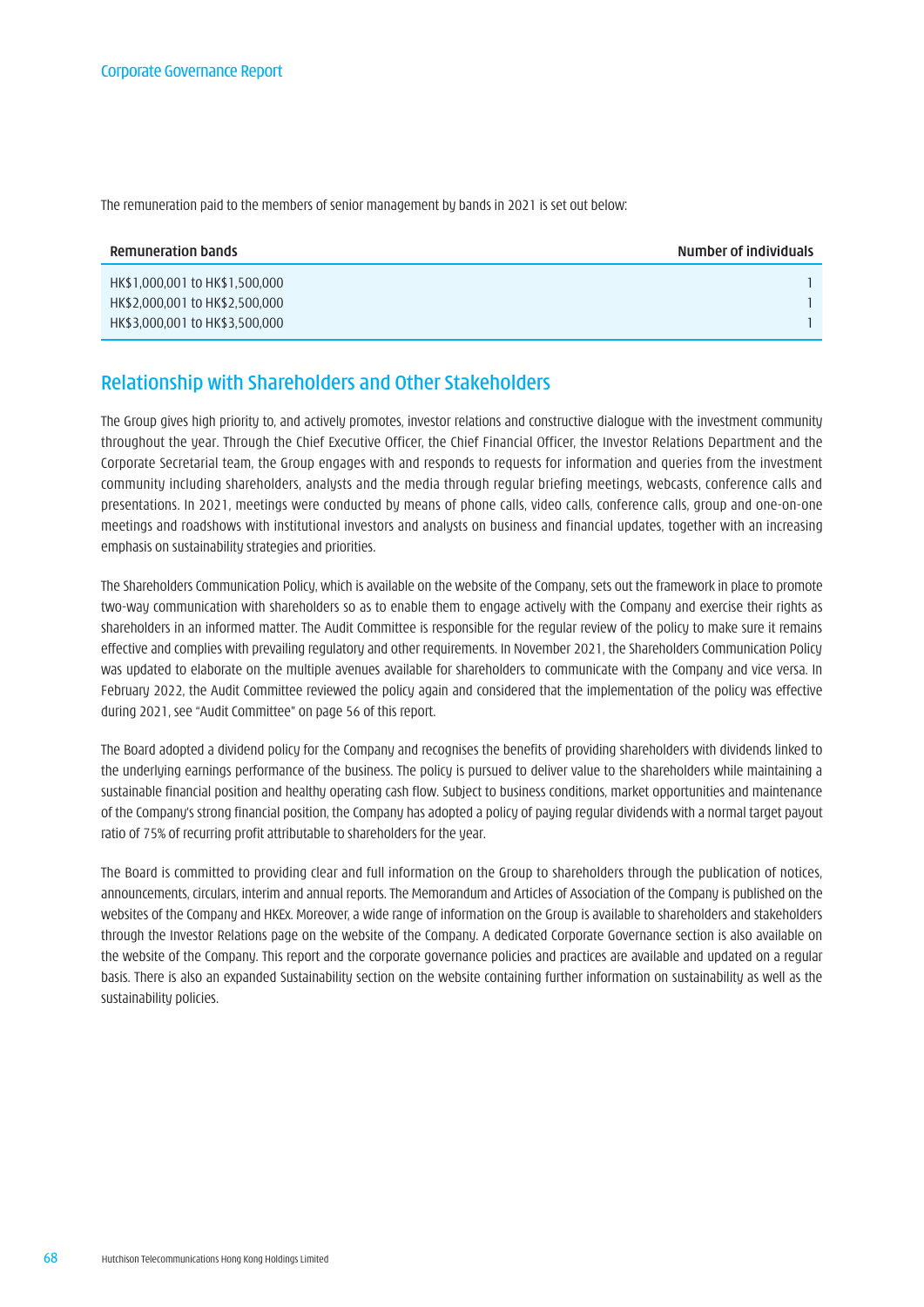Annual general meetings and other general meetings of the Company provide one of the primary forums for communication with shareholders and for shareholder participation. Such meetings provide shareholders with the opportunity to share their views and to meet the Board and certain members of senior management. Question and answer sessions at general meetings foster constructive dialogues between shareholders of the Company, Board members and Management.

Shareholders are encouraged to participate at general meetings of the Company physically, through electronic means, or by proxy if they are unable to attend in person. Pursuant to the Articles of Association, any shareholder holding not less than one-tenth of the paid up capital of the Company carrying the right of voting at general meetings of the Company has rights to call for extraordinary general meetings and put forward agenda items for consideration by shareholders, by sending the Board or the Company Secretary at the principal place of business of the Company in Hong Kong a written requisition for such general meetings, signed by the shareholders concerned together with the proposed agenda items and such meeting shall be held within two months of the deposit of such requisition.

All substantive resolutions at general meetings are decided on a poll which is conducted by the Company Secretary and scrutinised by the Hong Kong Share Registrar of the Company. The results of the poll are published on the websites of the Company and HKEx. In addition, regular updated financial, business and other information on the Group is made available on the website of the Company for shareholders and stakeholders.

The Company held one shareholders' meeting in 2021, being the 2021 annual general meeting (the "AGM") held on 10 May 2021 at Hutchison Telecom Tower, Tsing Yi as a hybrid meeting at which shareholders attended both physically and by electronic facilities. The 2021 AGM was attended by all Directors and its external auditor. The respective chairmen of the Board, the Audit Committee, the Nomination Committee, the Remuneration Committee and the Sustainability Committee all attended the 2021 AGM. Directors are requested and encouraged to attend shareholders' meetings.

Separate resolutions were proposed at the 2021 AGM on each substantive issue and the percentage of votes cast in favour of such resolutions as disclosed in the announcement of the Company dated 10 May 2021 are set out below:

|                  | Resolutions proposed at the 2021 AGM                                                 | Percentage of votes |
|------------------|--------------------------------------------------------------------------------------|---------------------|
|                  | <b>Ordinary Resolutions</b>                                                          |                     |
|                  | Adoption of the audited financial statements together with the directors' report and | 99.98%              |
|                  | the report of the independent auditor for the year ended 31 December 2020            |                     |
| $\mathcal{L}$    | Declaration of a final dividend                                                      | 99.93%              |
| 3(a)             | Re-election of Mr LUI Dennis Pok Man as director                                     | 99.38%              |
| 3(b)             | Re-election of Mr KOO Sing Fai as director                                           | 99.68%              |
| 3 <sub>(c)</sub> | Re-election of Dr WONG Yick Ming, Rosanna as director                                | 97.61%              |
| 3(d)             | Authorisation of the board of directors to fix the directors' remuneration           | 99.96%              |
| 4                | Re-appointment of PricewaterhouseCoopers as the auditor and authorisation of         | 99.81%              |
|                  | the board of directors to fix the auditor's remuneration                             |                     |
| 5                | Granting of a general mandate to the directors to issue new shares of the Company    | 98.38%              |
| 6                | Granting of a general mandate to the directors to repurchase shares of the Company   | 99.81%              |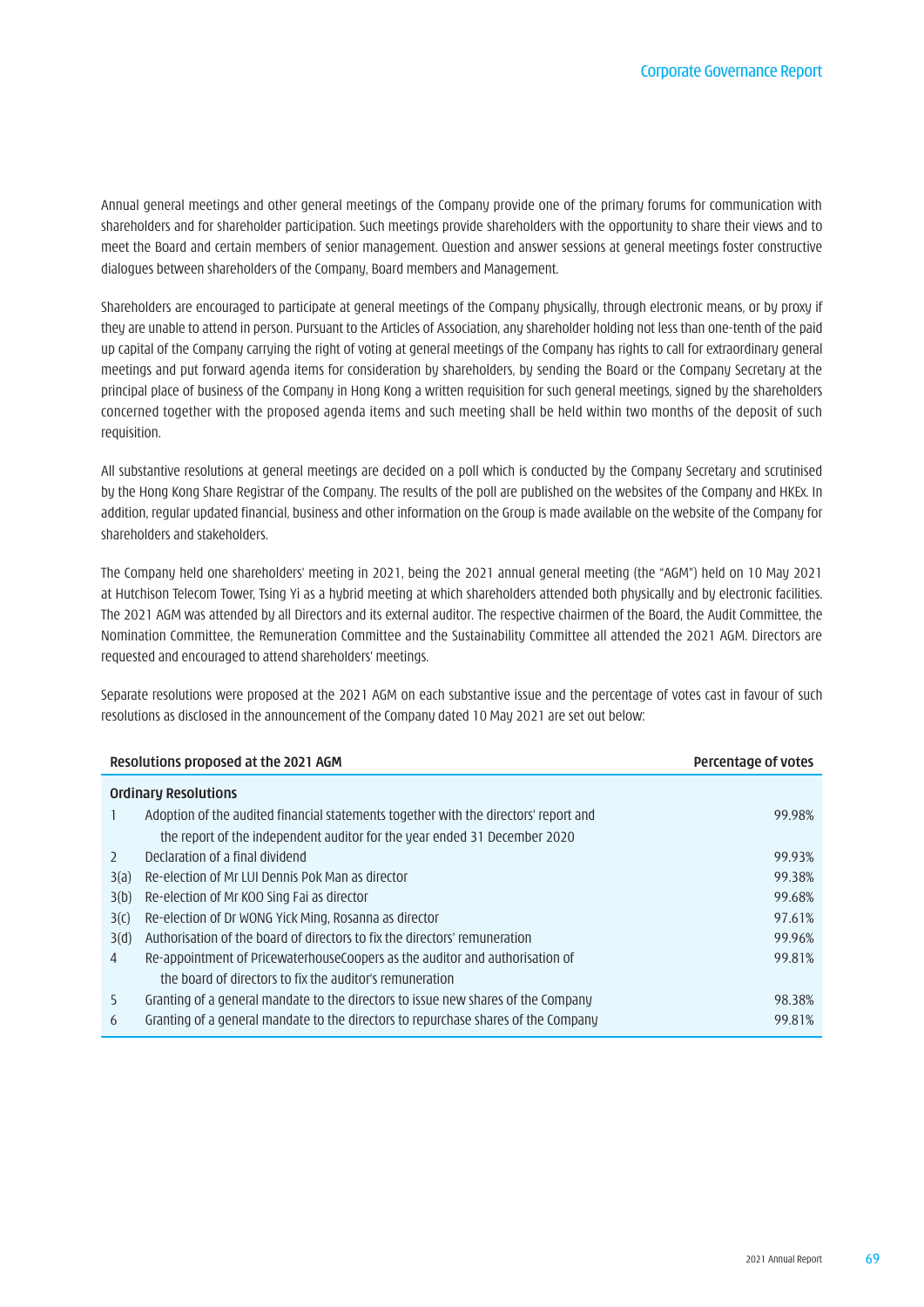Accordingly, all resolutions put to shareholders at the 2021 AGM were passed. The results of the voting by poll were published on the websites of the Company and HKEx.

Other corporate information relating to the Company is set out in the "Information for Shareholders" section of this report. This includes, among others, dates for key corporate events for 2022 and public float capitalisation as at 31 December 2021.

The Group values feedback from shareholders on its efforts to promote transparency and foster investor relationship. Comments and suggestions to the Board or the Company are welcome and can be addressed to the Investor Relations Department or the Company Secretary by mail to 48th Floor, Cheung Kong Center, 2 Queen's Road Central, Hong Kong or by email at [ir@hthkh.com](mailto:ir%40hthkh.com?subject=). Institutional investors and analysts can contact the Investor Relations Department or the Company Secretary of the Company by mail to 15/F, Hutchison Telecom Tower, 99 Cheung Fai Road, Tsing Yi, Hong Kong or by email at [ir@hthkh.com.](mailto:ir%40hthkh.com?subject=) The Board receives updates from the Company Secretary and the Head of Investor Relations from time to time on key issues raised by shareholders and investors. In developing and formulating Group strategy, the Board considers such key issues raised and takes shareholder feedback into account.

# Sustainability

# Sustainability governance

The key sustainability mission of the Group is to create long-term value for all stakeholders by aligning its corporate social responsibility and sustainability objectives to the strategic development of its businesses. The Group is committed to contributing to sustainable living by providing connectivity and innovative services to its customers, while engaging in responsible and ethical business actions that build trust with all its stakeholders.

The Group's sustainability governance structure provides a solid foundation for developing and delivering its commitment to sustainability. It is embedded at all levels of the Group, including the Board, the Sustainability Committee, the Audit Committee, the Sustainability Working Group, the Governance Working Group and the Cyber Security Working Group as well as the sustainability functions embedded across the businesses.

The Sustainability Committee, is chaired by Ms Shih, Non-executive Director and Company Secretary, with Mr Koo, Executive Director and Chief Executive Officer, and Dr Wong Independent Non-executive Director, as members, was formed as a Board committee.

The responsibilities of the Sustainability Committee are to propose and recommend to the Board on the Group's sustainability objectives, strategies, priorities, initiatives and goals. It oversees, reviews and evaluates actions taken by the Group in furtherance of sustainability priorities and goals, including coordinating with business divisions of the Group and ensuring that their operations and practices adhere to the relevant priorities and goals. The Sustainability Committee also reviews and reports to the Board on sustainability risks and opportunities, monitors and assesses emerging sustainability issues and trends that could impact the business operations and performance of the Group. Moreover, it considers the impact of the Company's sustainability programmes on its stakeholders, including employees, customers, suppliers and business partners, shareholders and investors, banks and creditors, governments and regulators, local communities and non-governmental organisations, and the environment, and appraises and advises the Board on the Company's public communication, disclosure and publications as regards to its sustainability performance.